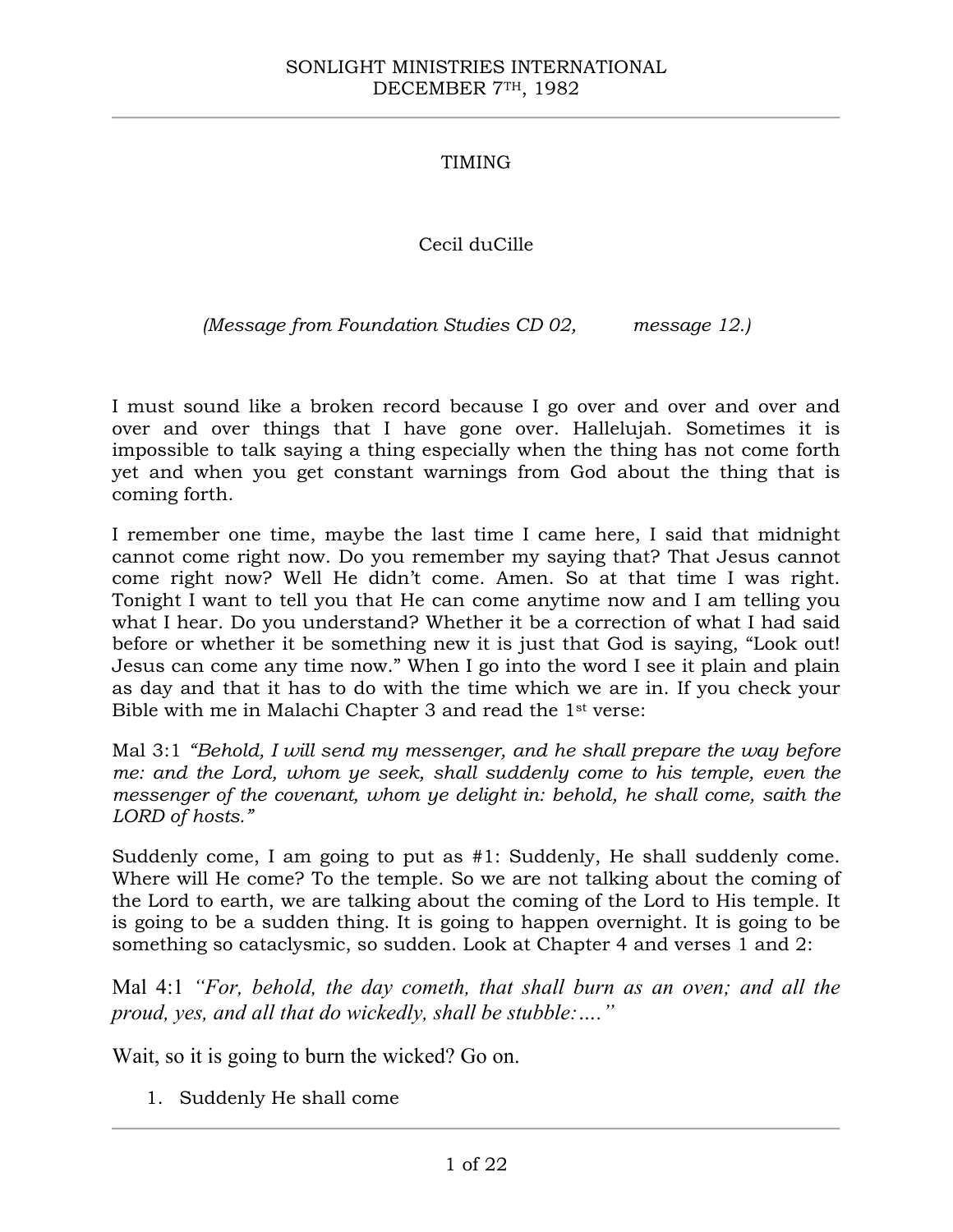- 2. Into His temple
- 3. Burn wicked (some burnt, some healed)

Mal 4:1 *"…and the day that cometh shall burn them up, saith the LORD of hosts, that it shall leave them neither root nor branch."* (2) *"But unto you that fear my name shall the Sun of righteousness arise with healing in his wings…"*

Oh I see, so it is not everybody that is going to burn up then. Some are going to be healed and some are going to be killed, burnt up. So you see when people say that God is going to burn up the whole world – they don't know what they are talking about. Some people are going to be burned up, some are going to be healed in the same action. We go on.

# Mal 4:1 *"…and ye shall go forth, and grow up as calves of the stall."*

That is enough for that one. Now let's just check on this a little bit. Coming in His temple, where is He coming? Not in Jerusalem. It is not Jerusalem, we know that. I am just going over all the lesson, things that we know already. He is not coming in Jerusalem because there is no temple in Jerusalem. Amen. He is not coming in the temple of the church because… How is Jesus Christ going to come down and inhabit a vessel that is not living right? This thing must be pressed upon us because brethren we are playing with death. Believe you me, if you sit down and see a brother in sin doing wrong and you don't correct him you are going to be responsible for his blood. It is as serious as all that, because what is going to happen is that suddenly Jesus will come and Jesus will only come to those who are ready. Now when I ask you, "Who are those who are ready?" Those who are ready, those people who have submitted their soul nature to God, submitted their souls to the Lord Jesus Christ whose souls are being changed into the likeness of God. The scriptures speak of  $\leq$  metamorphosis $>$ , I want you to look at that word for me. It is in Matthew 17. Somebody read those two verses for me, verses 1 and 2.

Mt 17:1 *"And after six days Jesus taketh Peter, James, and John his brother, and bringeth them up into an high mountain apart,"*

2 *"And was transfigured before them: and his face did shine as the sun, and his raiment was white as the light."*

Now this scripture said *transfigured (<metamorphoo>)*. Don't be deceived by translation. The word *transfigured* is the same word that God is saying we shall be changed from glory to glory.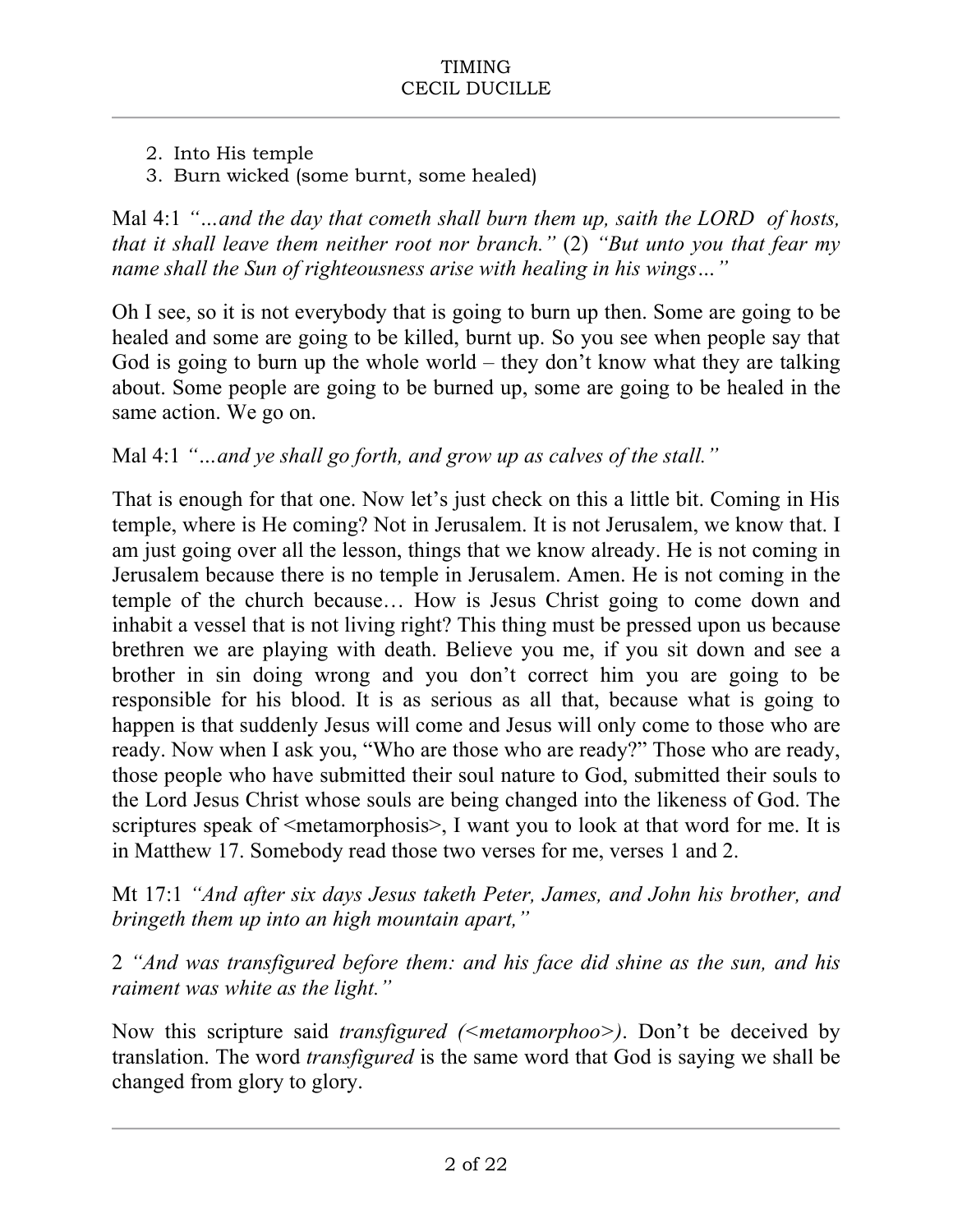

2Co 3:18 *"…are changed (<metamorphoo>) into the same image from glory to glory…"*

We are being transfigured. It happened to Him suddenly, it is happening to us gradually. The word <metamorphoo> or

metamorphisis is the same thing that the caterpillar changes into a butterfly. This is what is happening to you tonight. Now Jesus Christ is coming. Jesus Christ is coming from someplace to someplace. Amen. If you are coming you must be coming from someplace to someplace. When we pray we say, "Thy kingdom come, Thy will be done in earth as it is in heaven." Jesus Christ is coming out of the Holy Spirit into my spirit, into my soul, into my body and into the world. So He cannot come to the world before He comes to my spirit. He must come into my spirit first and He must come into my soul next. Already God has come into the spirit of man. He is now fighting, struggling with the soul. Now if this fight continues and we don't find a way to allow Jesus Christ to conquer our souls – we are going to be losers. The thing, God's business is running on a time program, that is there is a certain time when Jesus Christ must come – He can't wait any longer and I'm telling you why.

The whole plan is based upon the devil, his trying to kill humanity, destroy the whole world. I don't know if you are watching the progress that the devil is making? But all the MX missiles, the Americans are putting up MX missiles because Russia already has them pointing down on us. They have atomic weapons in space passing over our heads. We have to rush on with our Shuttle program so that we can have something passing over their heads too. So the word is: "If you touch us you are a goner." You see what I mean. This is the idea. People don't understand and they never go into it to understand what really is happening. But all this that is happening Jesus said that man would have the power to destroy all living creatures upon the face of the earth. Now – who is going to stop him? God cannot come and take away your human right from you and stop you from doing something that your free-will is telling you to do.

The whole thing is the story of Esther. I want you to go home and read the whole book of Esther because I am not going to read it now, I am just going to tell you the story.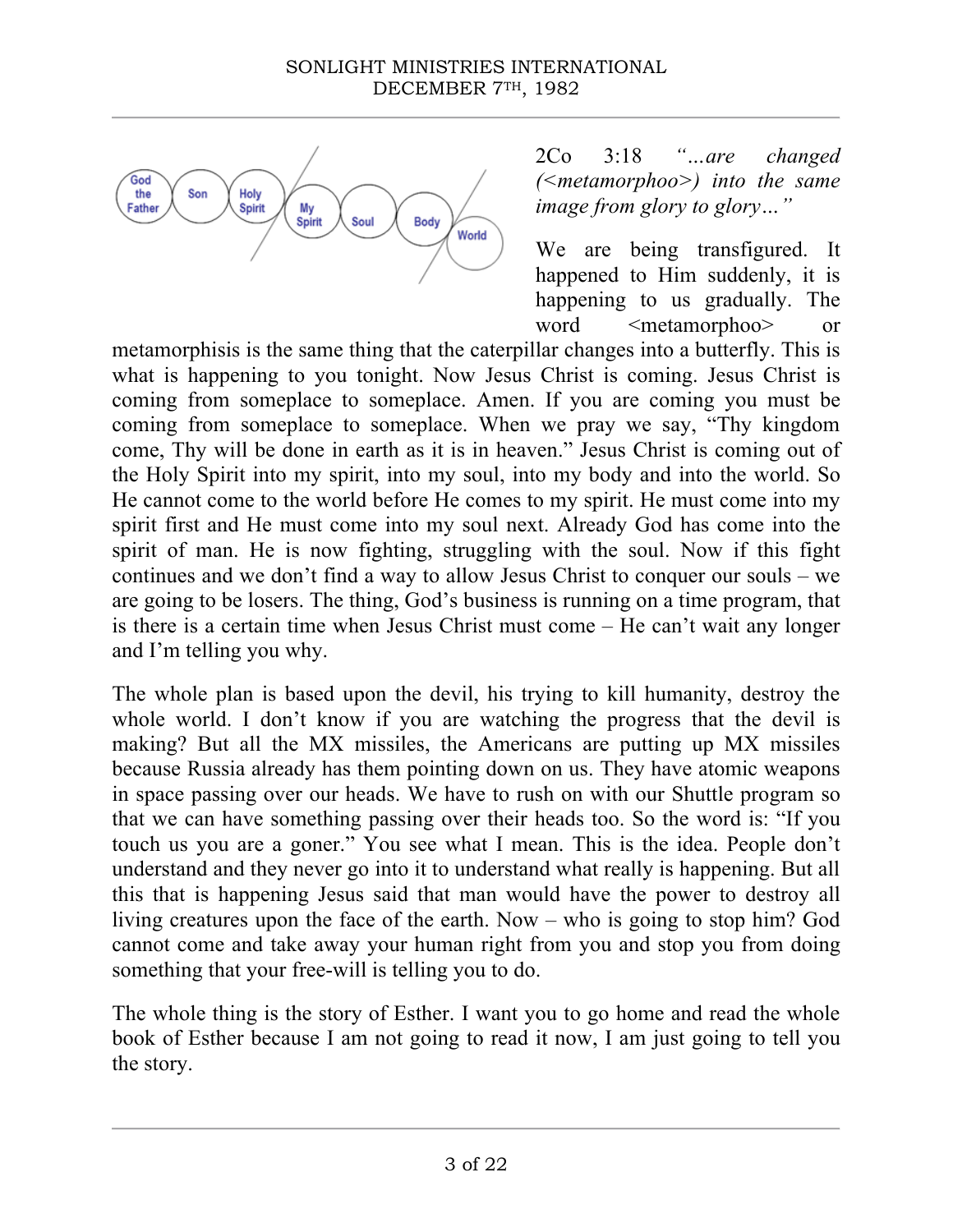Here is Esther, she is a little girl in her guardian's house whose name is Mordecai. She grew up to be a nice young lady but Mordecai is a gatekeeper at the king's house. There is the king's Prime Minister whose name is Haman who hates Mordecai because Mordecai is Jew and Haman hates Jews. Now Haman says he is going to plan a plan to kill all the Jews but in the meantime the queen misbehaves herself, insulting the king right before all his lords and he asked his counsellors what should be done with the queen. They said to abolish her, take away her crown and find yourself another queen. They gave out the thing to find another queen and it is like a beauty contest and Esther won the beauty contest and became the queen.

The king didn't know that his wife was a Jew and I don't know that he would care. But he didn't know that she was a Jew.

So this man Haman came to him and said, "Do you know that there is a people in your kingdom who don't bow to you?"

So he said, "What people are they? Everybody must bow to the king. What people are those that don't bow to the king?"

Haman said, "The Jews. They refuse to bow to any other person but their God. They will not bow to the king and they will not bow to me."

The king called Mordecai and here comes Mordecai before him and he stood up straight. Now you are supposed to bow before the king and all that and Mordecai stood straight.

The king said, "Why don't you bow?"

Mordecai said, "According to the doctrine or the beliefs of the Jews they must not bow to anybody but God."

Haman said, "Let me handle the situation."

The king said, "Okay, do whatever you will."

So Haman went off and he began to construct himself a marvelous gallows and he made the gallows so high and he put all he could in those gallows to hang Mordecai on the gallows.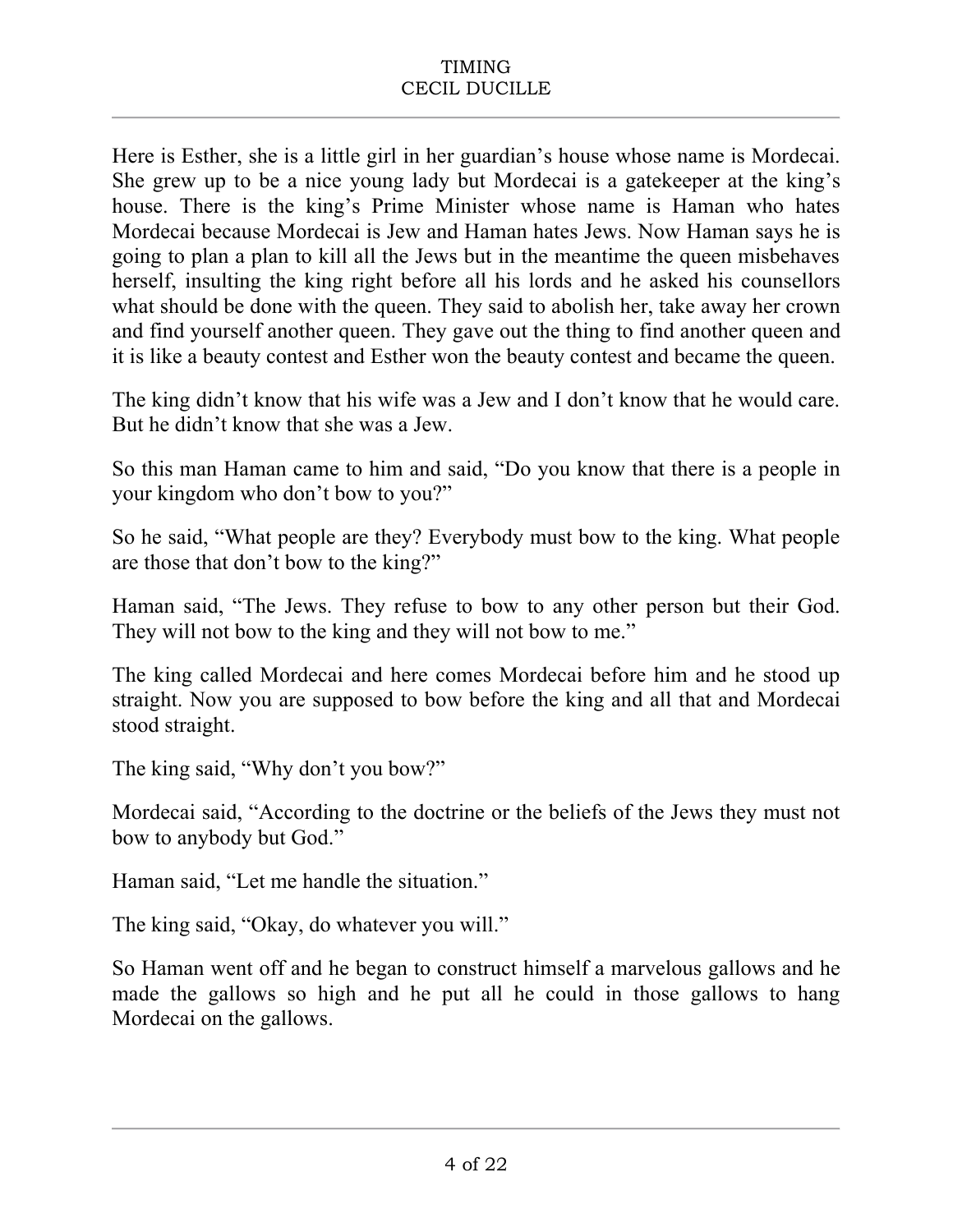In the meantime somebody went and dug up some old papers and found that Mordecai had saved the king's life. Some men had plotted to kill the king, Mordecai heard and told the king and so Mordecai saved the king's life.

The king said, "Well what shall we do for the man who the king delights to honor?"

I'm going the long way with the story, but you read it for yourself. They honored Mordecai and had him riding in purple robes along the street, yet the man Haman had built the gallows for him.

I'm just showing you the story. Do you know what the story means? Mordecai is the ministry. All these stories have types, there are types of something that is happening to us today, that is why I am saying this.

- Mordecai is the ministry of Jesus Christ.
- Esther is the church.
- The king is God.
- Haman the Prime Minister is the enemy of the church, the enemies of the people of God.

This is telling us about what is going to happen in the end time.

Okay. Lo and behold they said, "All right. The day is drawing near to kill all the Jews" and the Jews get very serious now, they start fasting and praying.

So Mordecai came to his little girl who is now the queen and said, "Don't you think because you are the queen you are going to escape." He said, "Maybe God has set you in this position *for such a time as this*."

Don't you know that is what God is saying to the church right now? He is saying to you who are diligent with God because you will soon see why.

So she fasted and prayed and she went to the king and you know the story. The king was in a place where no woman is supposed to go and she went into the place and she could have been killed but the king stretched out his rod to her and gave her mercy.

He said, "What is it that is so serious that brings you here on your life?"

She said, "They are going to kill us you know."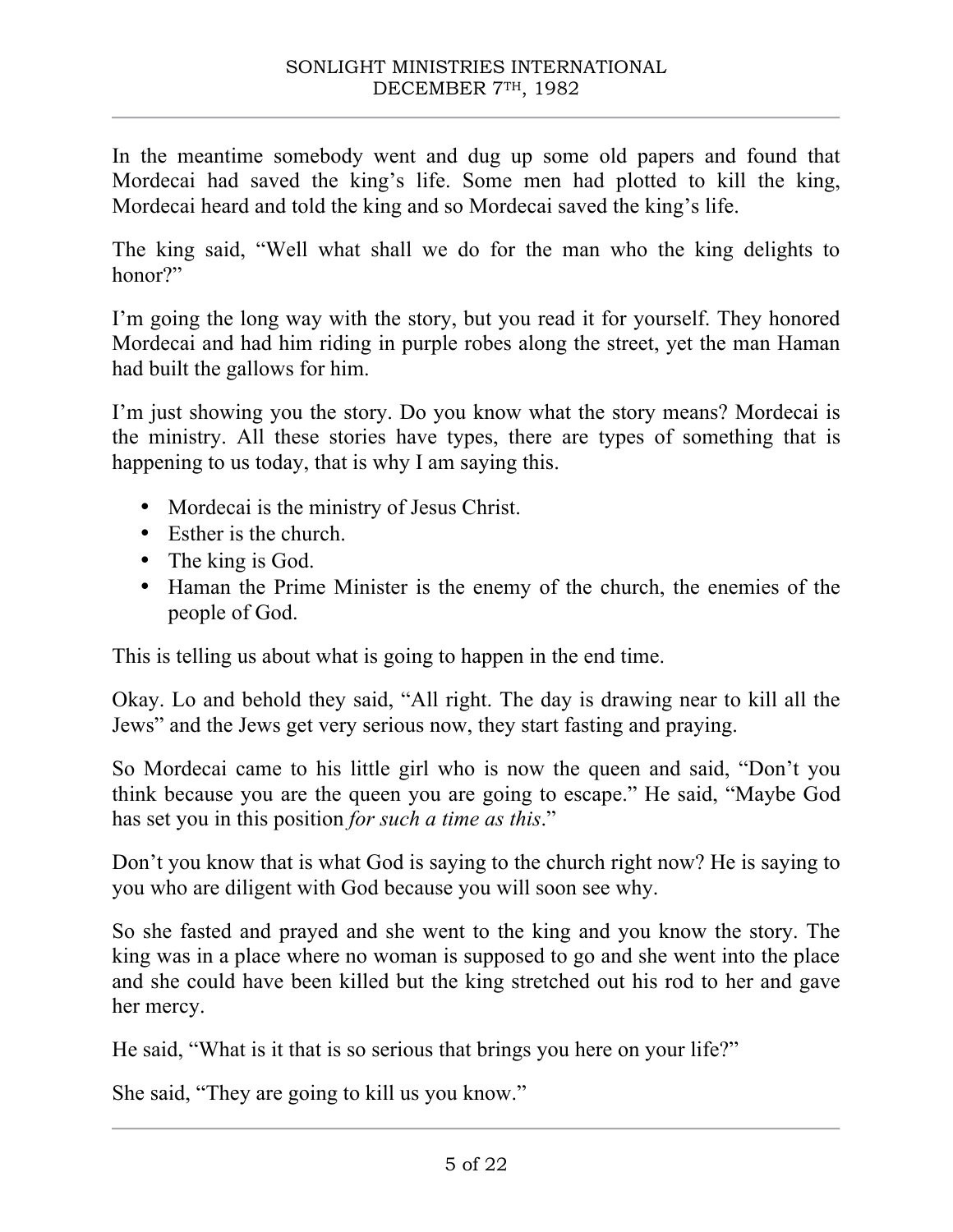# "Who? What? How?"

She said, "Well your ring that you gave to Haman your Prime Minister stamped the document saying all the Jews will be killed on a certain day."

The king was sad. He said, "Well, the law of the Medes and the Persians cannot be rescinded. We cannot withdraw our laws. It has to be done." But he said, "Arm yourselves against that day." He said, "There is no law that says you can't arm yourselves. There is no law that says you can't fight." He said, "You, I am giving you the power to fight and to save your lives."

That is the gospel story. Amen. That is the gospel story. In other words the wages of sin is death and whatever is happening is happening but God is giving the church the power to stop them and it is going to be power against power. Now if the church continues to be wishy-washy as the church is tonight surely we would be wiped out. So God is encouraging some people to be ready for a sudden descent of Jesus Christ. For Jesus Christ when it gets so bad, He said at midnight, when it gets so bad that it cannot get any worse just before the enemy delivers the coup-degrace to the world, I mean the destruction to the world – God is going to descend. Christ is going to descend in all His power in those who are ready. Don't you understand why some people are more diligent than others? Why some can't cheat, can't steal? Why some have got to be honest way down here where it is the seat of Christ – you want Christ to come into you in His fullness before the destruction comes. That is what the Bible calls the firstfruits company.

Now I am not preaching to the general public. To be honest with you I am not preaching to the general public. I finished that long ago when I used to preach to crowds and when I used to get people saved, it was quite gratifying in those days. But this serious time that God has sent me to the elect. God has sent me to the firstfruits company. God has sent me to those who are spiritually ambitious who want to be among those who will save the world. Now I don't know how plain I can put it, you know there is a group of mad people over there who talk about how they are going to save the world, but I cannot say except what God tells me and God tells me that we are going to save the world. Now the how of it let me go over it.

Here we are tonight, we read of all the things that are happening. We do not know when, we will never know when the darkest hour on earth comes. Do you know that? We won't know when. I thought in the past that oh we are going to have to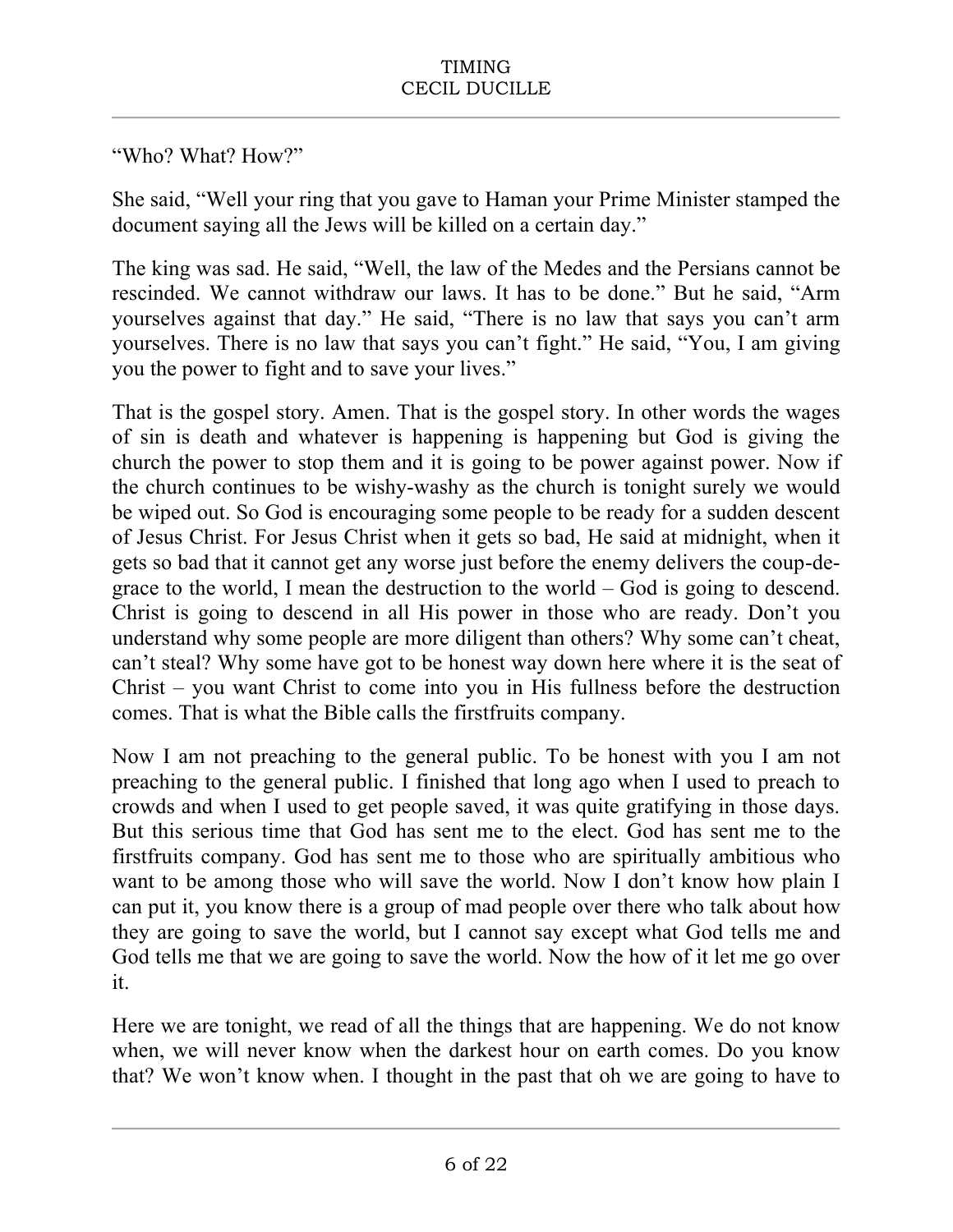see fireworks and we are going to have to see this. We will not know when. It can be a sudden attack the way things are in the modern world. Do you see what I mean? It can be any moment and whenever the devil makes his decision – God is going to have to be one step ahead of him. Do you see what I mean?

So it is that we should be ready for a move of God in us that will give us the power to arrest the situation before it goes any further. This is what God is saying. God is saying that Christ is waiting on the church and that God has to be back-tracking the devil, actually pushing him back, stopping him from doing his thing for the progress in the world seems to be greater than the progress in the church among the brethren. The people of the world are progressing in their wickedness more than the people of God (are progressing in God). Amen.

We saw just recently, the smoke hasn't even cleared yet because the armies are still facing one another and any time hostilities will break out again between the Israel and Syria. But we see, Israel moved up into Lebanon and it was a kind of horror story. It hurt the conscience of everybody to see how many civilian people got killed and all like that. In the midst of the whole thing Israel captured enough equipment to equip 100,000 man army and they stopped, they set back the plans of Russia. They received documents, they found documents that said that they were ready to attack. Somebody said, (I don't know how true this is,) said that they were ready to attack in October, month before last they were ready to attack in October and they went in there and like a hornets nest they cleaned out the place and God caused that in order to hold back the darkness a little longer.

We are playing for time. God is giving us more time. All the things that you see happening, it's time, God is playing for time, holding back. Read the  $7<sup>th</sup>$  Chapter of Revelation for me and just read that first 3 verses and you will see what we are talking about, that there is the Spirit of God is holding back the work of the devil from coming to a certain fulfillment so that we may have more time because we are not ready and God is begging the church to be ready. Somebody read those first 3 verses for me:

Re 7:1 *"And after these things I saw four angels standing on the four corners of the earth, holding the four winds of the earth, that the wind should not blow on the earth, nor on the sea, nor on any tree."*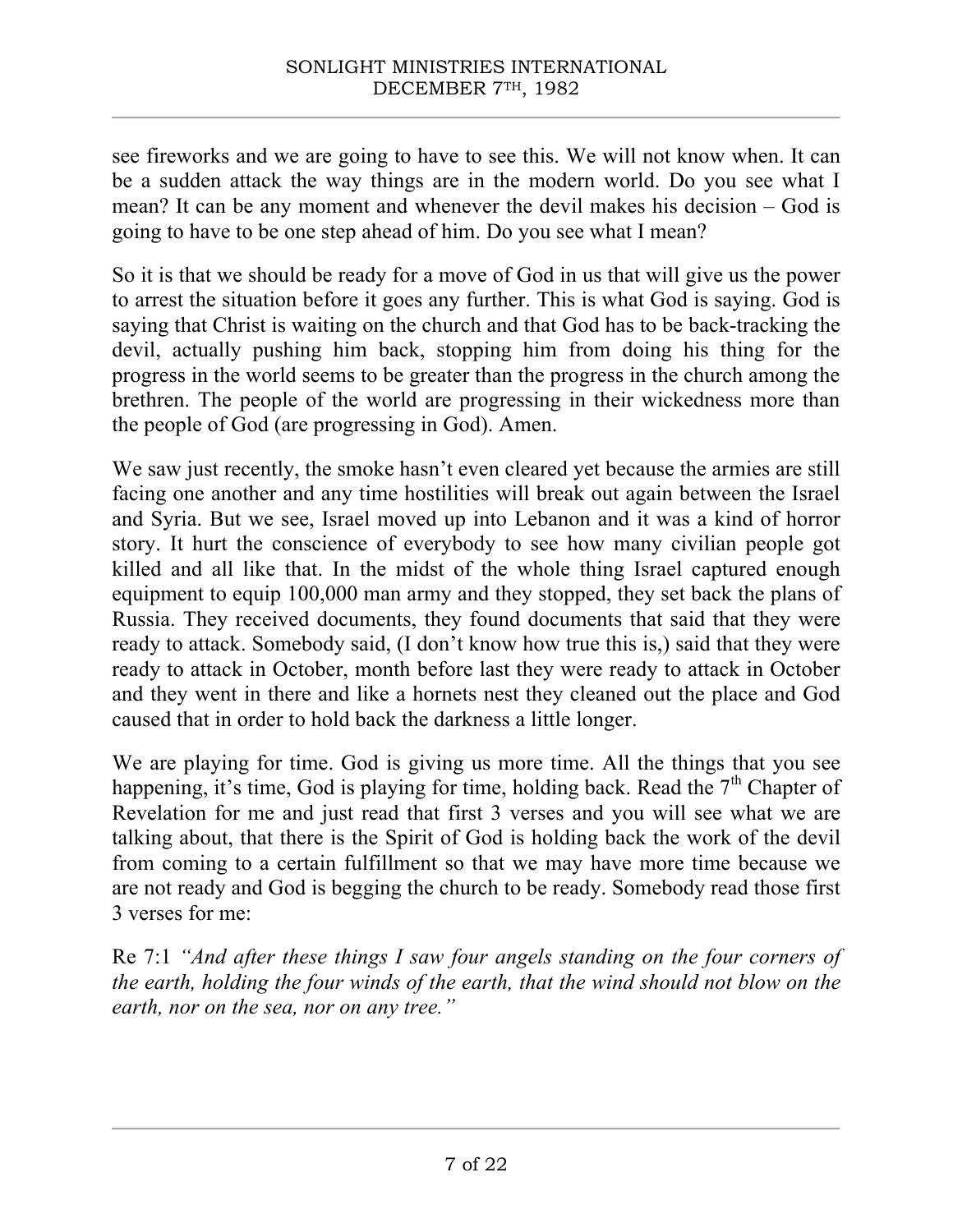2 *"And I saw another angel ascending from the east, having the seal of the living God" and he cried with a loud voice to the four angels, to whom it was given to hurt the earth and the sea,"*

3 *"Saying, Hurt not the earth, neither the sea, nor the trees, till we have sealed the servants of our God in their foreheads."*

Good. You don't do your thing, don't bring that destruction, don't hurt the earth/the carnal man, don't hurt the sea/the nations, don't hurt the trees/the Christians, until **WE** have sealed the servants of God in their foreheads. In other words something has got to be done to us before God can let loose the devil. Do you see what I am saying? If you or I will not allow this thing to be done to us God will find somebody else, you see. God is going to find people who He can touch, who He can clean, who He can get ready for this thing that is about to happen.

So as I am saying brethren, we are in a very dangerous and precarious position. We are in a position where we need to pay some more attention not to the great works… You know what God has been showing me for a couple of days now? That spiritual (I don't want to say exuberance, sometimes it is less than exuberance,) but spiritual things, actions don't mean that you are holy. Okay. Was Phillip more holy than Peter? Phillip was translated from one place to another, God lift him up and gave him a free ride. Do you see what I mean. God translated him, Peter wasn't translated. We haven't read of Paul being translated. Do you understand? Is it because Phillip was more holy or because Phillip was in one place doing the will of God and God wanted him in another place to do the will of God that God just transported him?

So each man will get miracles done. I notice that the men who are doing miracles and doing great things, they are actually saying, "Look at me! I'm doing great things! What are you doing?" Do you see what I mean? "I am holy because I am doing great things." It is cheating them of their holiness, of their spiritual nature. Many of them think they are great because they lay hands on the sick and the sick recover. God says if you lay hands on the sick the sick recover, if you believe he will recover whether you are righteous or not. Can you see that? And we see it all around us, people who are not living up to standard before God they are getting miracles done and they are getting miracles done and believing that they are getting miracles done because they are "Oh look at me…I am a good Christian." It has nothing to do with their greatness of Christianity, all it has to do with is the fact that they believe God and it was counted for righteousness.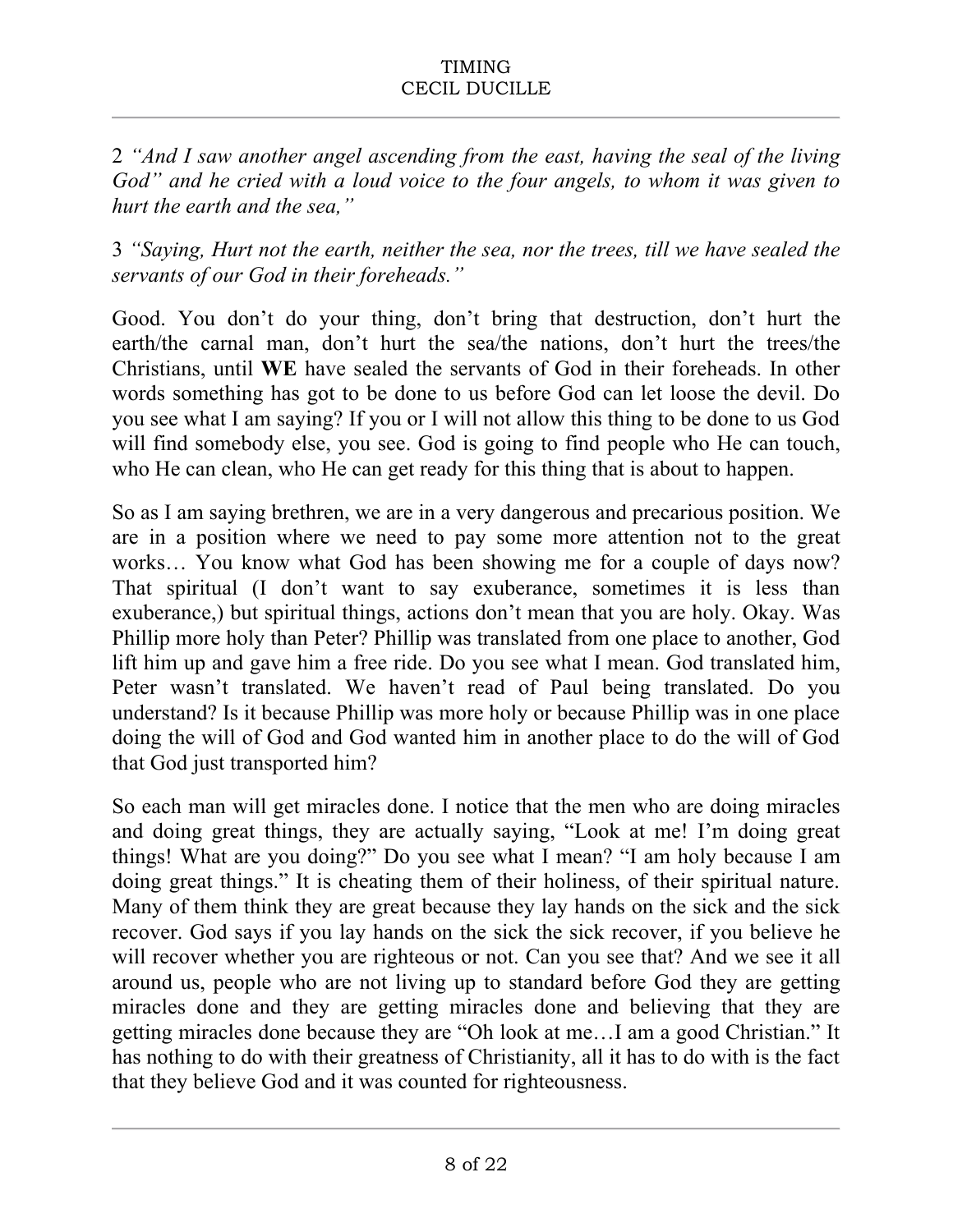If God say, "If you believe Him you can say to this mountain be thou moved into the middle of the sea and the mountain will be moved." If you believe God things will happen for you. It does not mean you are righteous and it is deceiving so many people. Oh yes. The Lord say, "Many shall come to me in that day and say, 'Have I not done great wonders in Thy name?' and He shall say, 'I don't know you. I don't even know you. Depart from me ye that work iniquity.'" We see it all around. Look at the radio, look at the television, we see miracles being done. These men get to know God, they know something about God. They know God, if you believe God anything will be done for you. Oh yes. Just believe God and the thing will be done and it does not mean that you are righteous.

God is talking now about holiness and He says, "Holiness in your soul is what God wants:" The man whose mind is stayed on God; the man whose mind is not thinking evil; the man whose mind is not serving another god. Do you hear me? The man whose mind is stayed on God He said He will keep you in perfect peace. Your mind has to be sanctified by the Holy Spirit. You cannot sanctify your mind yourself.

# **THERE IS ONLY ONE THING YOU CAN DO WITH YOUR MIND – IT IS TO SUBMIT IT TO GOD**.

Do you see what I am saying?

Some people make you believe, make you feel small, you know, "You wretched people, you think terrible things, you know. We are so pure."

Let me tell you – the human mind is the same everywhere. Human minds will stray. Human minds will run off the handle. The human mind will…you have to be battling with it to keep it on course. Do you know what I mean? Sometimes you don't know you just find your mind thinking something weird out of order and you have to get a hold of this thing and so you begin to learn to think about things of the Bible.

One time as a young man, my mind as usual like everybody else's mind always strayed and so on. One day God, I told God I was quite all right, I was clean and beautiful and holy, you know.

God said to me, "You watch yourself, watch your eyes, watch your ears, watch your hands, watch your feelings, watch all your members."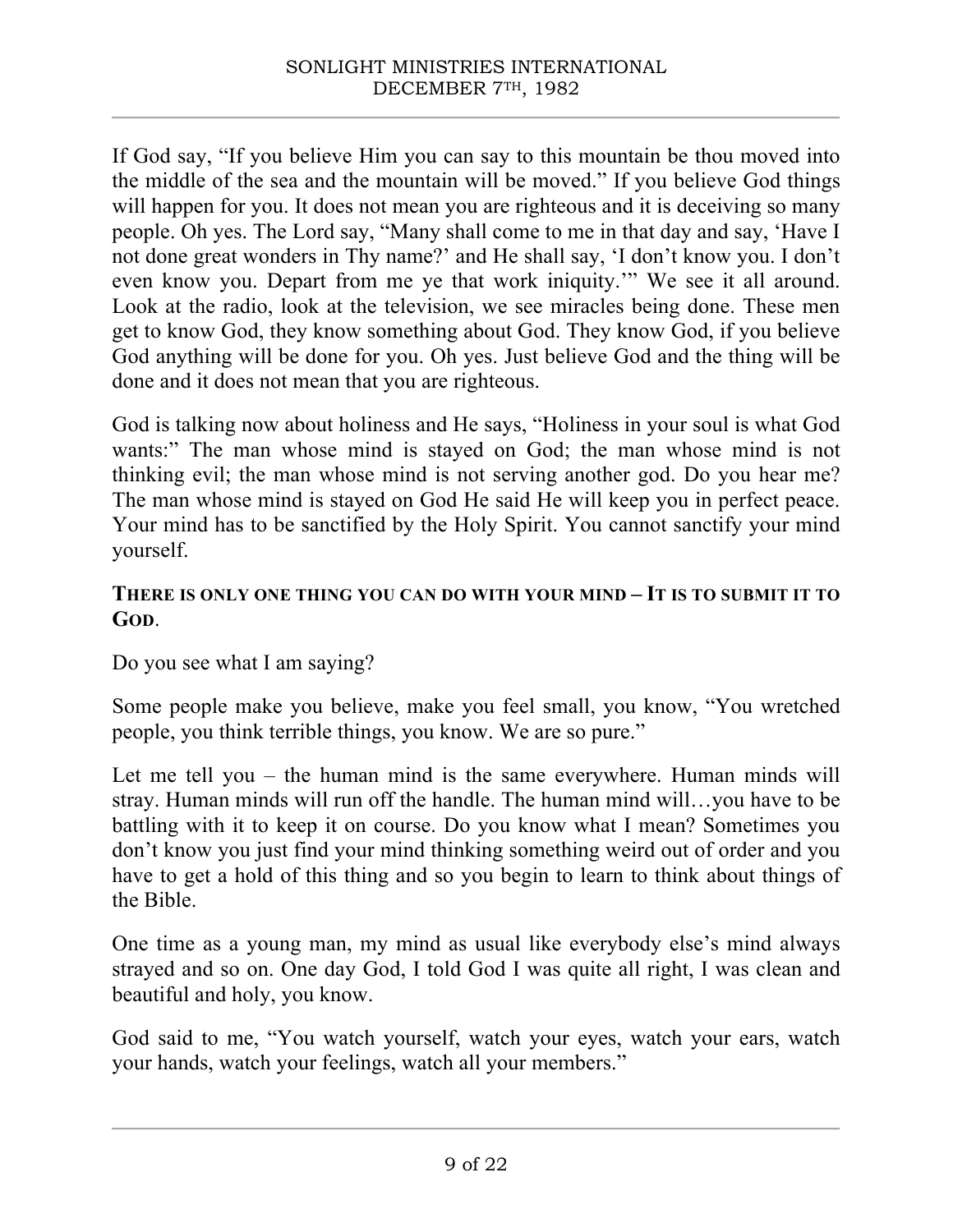So I was watching all day feeling good and the men in the office were talking rude jokes. Did you ever work in an office around men? Did you ever work around men construction or anything? It is just wretched, it is just awful. They just keep on all day going on. These men were talking some rude jokes and I am not supposed to be listening because I am a good decent Christian. You see what I mean? But I found myself, my ears prick up and I am pretending there to be typing and you know I am listening keenly and I catch myself that I was listening to these rude jokes. Do you understand what I mean? I realized of course it was just hypocrisy, I was pretending not to be listening and I was listening. I couldn't let them know that I am listening because you know, they would say, "What kind of Christian you are?" But this is what is happening inside in the inner man – the inner man is just as dirty as he could be and he needs to be cleaned up.

So I say, "My God. I didn't know."

God called to me because remember now He and I have a little thing in the morning, I say I am holy and He said, "You watch out, I am going to show you whether you are holy or not."

I was there, my desk turned to the window, turned my back to the office turned to the window and I am typing and I saw girls coming up the path. I forget to type and I was there examining all the girls: which one was beautiful; which one was... That happens to all people, all young people, it is not a crime. The crime is that if you go into it, if you leave yourself hanging there and if you don't pull up yourself and say, "No, I don't want that. I don't want to be lusting after girls." So God called to me. Remember now, I am preaching and I am winning souls and I am supposed to be the holiest thing around there and this is what is happening to me. I am not talking about a sinner out there who it is his business to do this, you see what I mean. I am talking about someone who God has delivered from this and this happens to me.

I said, "Oh my God, my eyes are not as good as they should be and my mind is not right."

By the time He was finished with me that evening I felt like an unclean piece rag – that is the time you go before God and this is what I am trying to say to you, begin to watch your mind and what you think and begin to submit your mind to God. When you say, "*Lord, Thy kingdom come*" instead of saying "*in earth*" because that is kind of general. Most people say, "*Thy kingdom come, Thy will be done in*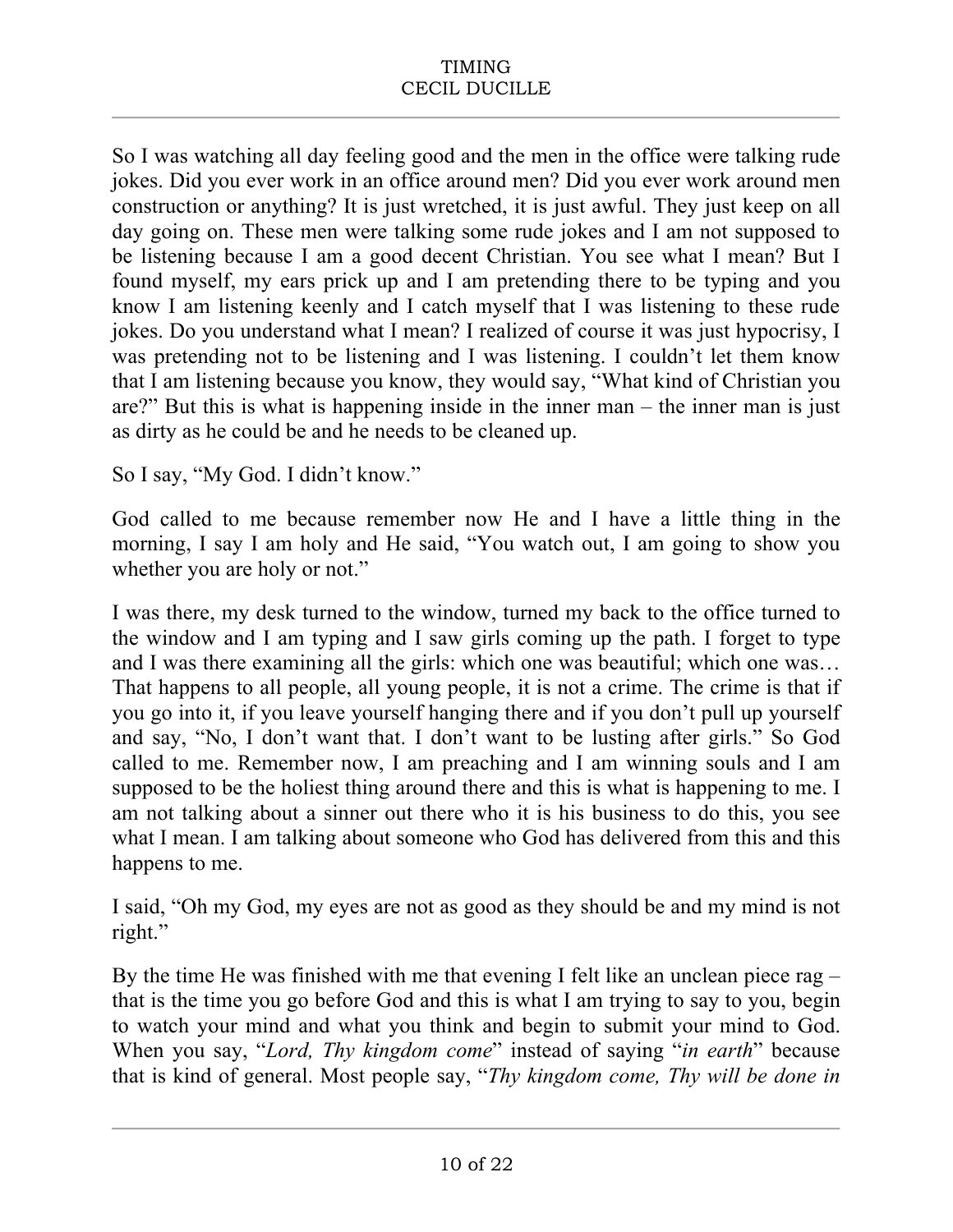*earth as it is in heaven*" and they go on and they don't know what they are saying. What I am saying to you – when you say "*Jesus Thy kingdom come, Thy will be done in my mind, in my feelings, in my emotions, in my will, in my desires, Thy will be done in me in my heart as it is done in heaven. This is what I want*." Once you tell God that you make a covenant with God.

I was telling the brethren last night how God caught me and He just remind me why He held on to me. I was a little boy, maybe about ten years old or less. My mother had a sickness that would attack her, some kind of allergy when she ate certain things it would just stop her breath here, right here and she couldn't breathe. So sometimes I had to take hot water any hour of the night she would cry out and we would go and take the hot water on her neck here and arm here and then she would be able to breathe a little. All right. Well this night we did everything we knew to do and she was just sinking, sinking until finally her breath stopped and she was saying "goodbye" to us and she was just going away. I as a little boy, all I could remember was that I don't want my mother to die. I dropped right down on my knees behind the bed, nobody saw me, right by her head and I said, "God, if you heal her I will serve you for the rest of my life." She said, "Oh…" (and took a deep breath) and she was never sick again from that day never and I never told anybody that was the situation. But God reminded me the other day that that is why He followed me up and down so and finally caught up with me because I had made a covenant with Him as a little ten year old boy. Do you see what I am saying?

The same is the story of this doctor who died and Jesus came and took him to hell when he was all, you know he was lost because he didn't know he was dead and he was walking around like he was alive and then all of a sudden he saw his body and the power of it struck him that he is dead. The horror also struck him that he is going to hell because he didn't do any good. He never remembered that he had accepted Jesus as a little boy. Jesus came to him and took him and showed him what hell is like and showed him around and finally he wanted to come back so Jesus sent him back.

Now I am saying all this to say that when you make a covenant with God and say, "God, I don't want my mind to be down in the gutters. I want my mind to be up there." That is all you need to do. You cannot change yourself. All you can do is put your will, locked into God and say, "God help me!" and God will do it by the hook or by the crook. I don't want to deceive you, sometimes it is by the crook and sometimes the hook catch you and haul you in, but if you are determined that you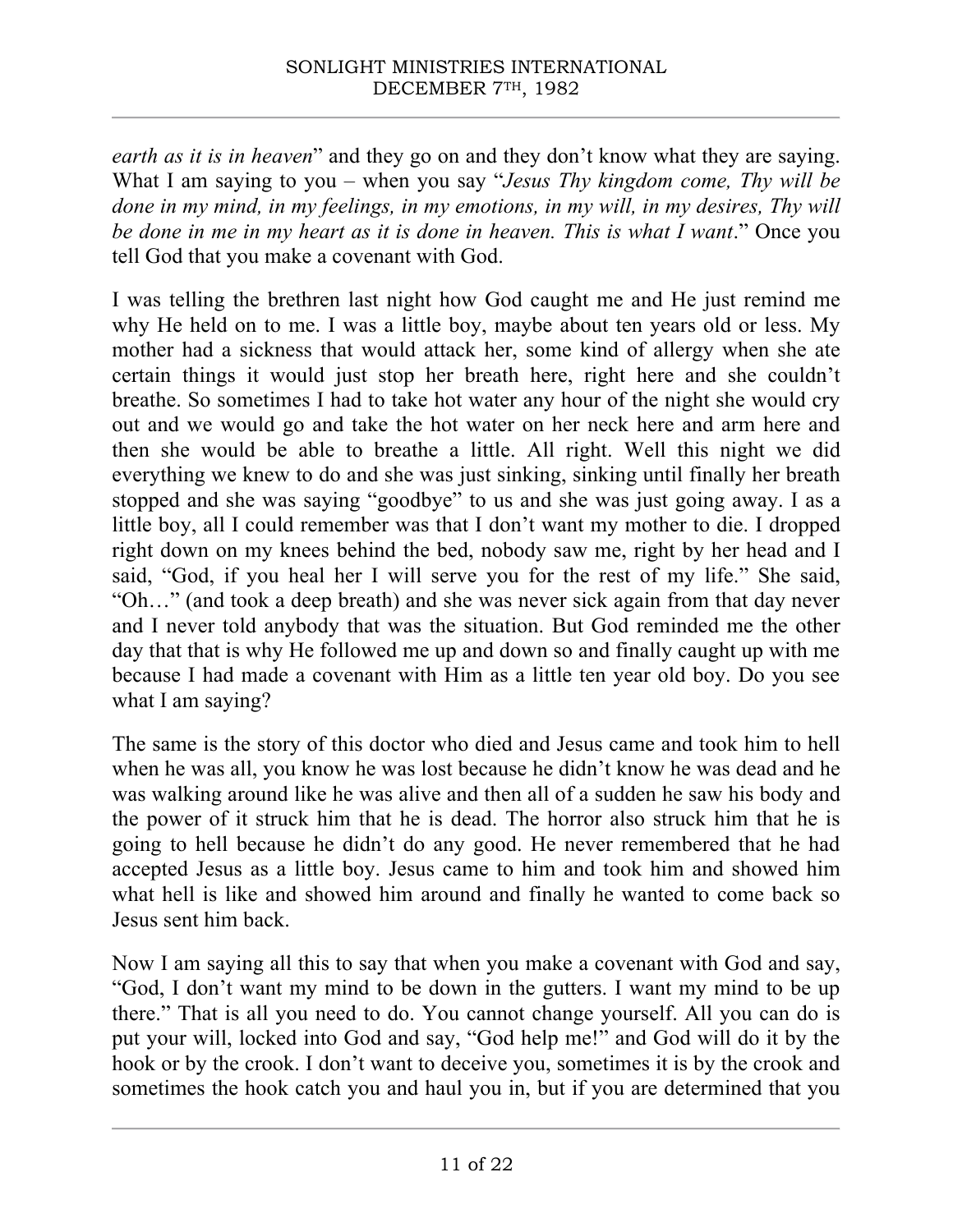want God and you really go to God and make this kind of commitment to God – He is going to catch you. Sometimes it will be rough going, but He is hauling you in. Did you ever hook a fish and haul him in? He does everything – you know what I mean, but you are still bringing him in. Hallelujah.

I believe that this is what God is doing now at this time. The hour is very very late and I say, God is saying to me and I don't think God is particularly frightening me, but God knows when He says anything to me I will run. So I am saying to you that it is possible that this could be my last visit with you in this kind of way. When we visit next we will be moving in the kingdom. It is possible because what God is saying, "Do you know that midnight can come any time now?" All the things are set up. Everything is set up, God is just holding it back, you see, God is just holding it back. Things are set up to go. Praise God.

So God is saying to His people, "Ye that hath ears to hear let him hear." Because some people hear and they don't hear, because if you hear and you don't do something about it you are not hearing. You see, that is your mind.

Then some of us have bugs in our emotions. I tell you I can remember my emotions coming from way down yonder from my grandfathers, from my father, coming right up. The emotions that they had, I see the same thing coming forth in me --- look out! Watch it! If you see the thing that was down there in your grandfather, in your family, whatever it is – because God said the sin that doth so easily beset us. So there is a sin that besets you, but it might not be the same sin that besets me. But one besets me and sometimes two, you see. There are things in us where we have weakness from the familiar spirits or the sins of your family that hound you. You try to get away from it – it hounds you. It is so easy for you to fall into these sins. These are the things you need to make a barrier, set up a barrier against. If you cannot overcome – fast, stop eating, stop eating, cut down the flesh and build up the spirit – pray. Fast and pray, call to God.

There is a prayer you know that you don't kneel down and say, "Oh Lord…" There is a prayer…there is a prayer where you heart is just crying out to God. Have you ever been in a situation of fretting? Do you know what fretting is? You don't say anything, you are just BLAH! You are just hooked in there and the problem is just before you, just before you, just before you. Well praying without ceasing is like that. You've got the thing in your heart and you put it down there and it is before you night and day and now and then a cry may come out, "Oh God…" But God is seeing it. While you are feeling it God is seeing it and so God is saying that this is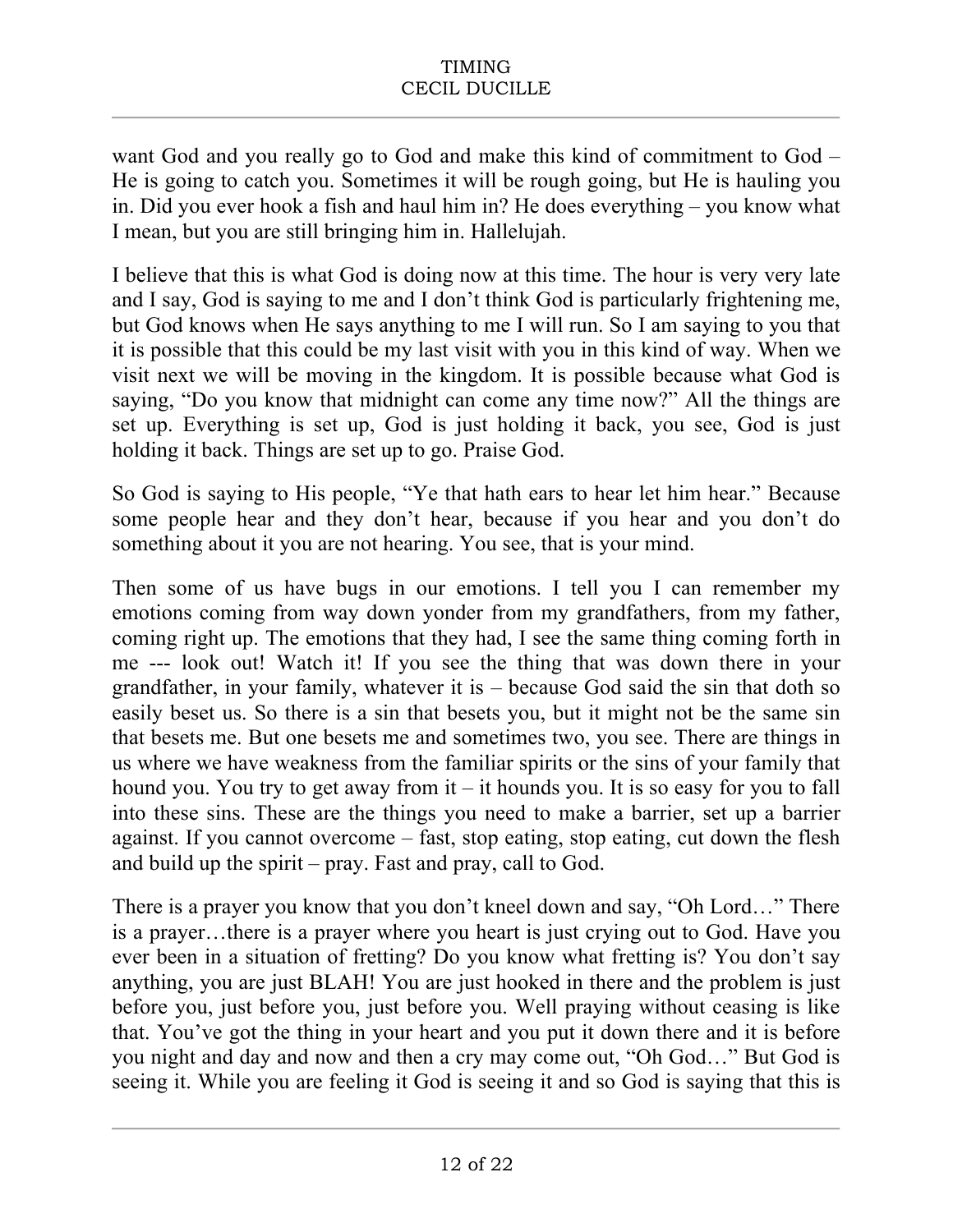what He wants you to do when it comes to something that bothers you that you can't get away from it. He said, "Cry to God, hold on to the hem of His garment and don't let Him go." Like Jacob wrestled with the angel, hold on until He gives you deliverance. But it is the will of God that you should be free. Because many times things hurt you, people come up against you and really run into you and chew you up and hurt you. Do you know why? God is trying to show you what is in you. Oh yes. Sometimes you get so mad that you just imagine that you are killing the person. Oh yes. You kill him several times inside your mind although probably if it came to the actual thing you wouldn't do it, but God is just showing you what is in you – imperfections.

If we don't see our imperfections how are we going to deal with them? How are you going to go to God and say, "God, deliver me from so and so" if you don't see it? You must see these things in yourself and you must go to God and you must pray about them and believe God, believe that God is going to deliver you from it and when you get a release in here you say, "Thank You Jesus." You might still see it manifesting but you just say, "Hey, you just have a little while to live." You just go on because "God's got His finger on you" because you believe God.

So the emotions must be cleansed, must be sanctified, must be made ready for Jesus Christ – then you are at a certain level, then the Lord Jesus will enter.

Let me tell you something. God is helping us. There are some strong angels helping us. Turn to Revelation Chapter 12 and read from verse 7 for me somebody.

Re 12:7 *"And there was war in heaven: Michael and his angels fought against the dragon; and the dragon fought and his angels,"*

Quite. The dragon is not only the devil but it is the world system, the world is in us, heaven is in us, God's kingdom is within us. There is a battle going on and Michael and his angels, that means to say God has sent an arc angel and it is difficult for us to understand what an arc angel is, but an arc angel is next to God. Michael's name means "like God", that is what Micha**el** means. El means God, Michael means "like God". So this angel is next to God up there and it is the highest beings next to God. Father, Son and Holy Ghost – then you have Michael, Gabriel and others that we don't know their name. But these angels God sent down in the end time, now time. God has sent down one of these angels to be our servant. I wonder if you understand this? Oh yes.

You don't understand – okay. Well you look at Hebrews 1:14: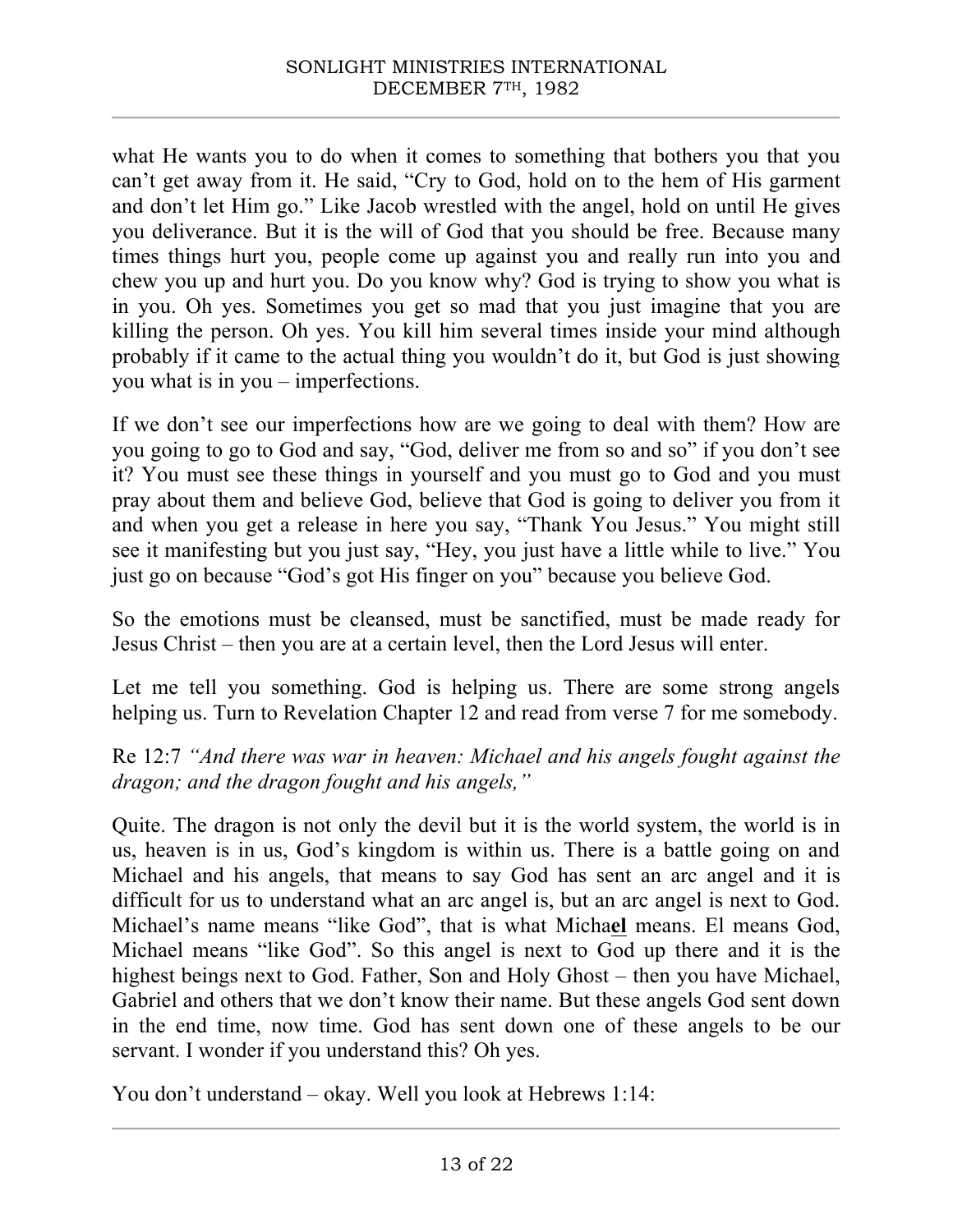He 1:14 *"Are they not all ministering spirits, sent forth to minister for them who shall be heirs of salvation?"*

In other words they minister for us. The word minister means serve "for us". There are things that you can't do and whenever you ask God to do something that you can't do – God sends the angels. So when we are making such requests from God now that God has to send the most powerful angel down. Amen. We are asking God to finish with the devil. You are not asking for that? You had better start. We are asking God to finish the job now, to finish the job, to finish the devil, cast him into the bottomless pit, set humanity free, let the people out of the hospitals, heal the nations – this is what we are asking God to do. It is a big tall order. Amen. So God is sending down His most powerful angel to work for us. The scripture said that one of the works that the angel is doing for us is to cast Satan out of the temple of God – that is out of us. Amen. So since this is the work being done we find that we need to relinquish the Devil. You know.

This is rather amusing. We had a case one time and these brothers wanted to catch the brother and to cast the devil out of him. I told them "No. You will never cast the devil out of that brother, you will have to cast the brother out of himself because the devil that the brother has is himself." In other words he was just as bad as the devil. He wanted this thing, he wanted to do it. He was deliberately, wickedly doing this thing. I don't know if you understand what I am saying? In other words it wasn't a devil, it was the man. The man had to repent of what he was doing because he loved it. If a man loves what he is doing and wants to do his thing how are you going to cast him out of himself? Amen.

So this is where we are tonight. We have to first get rid of the evil desires that we have which are causing these devils to come into us. You know when a spirit sees you what he sees? What do you think he sees? A spirit looks at you now, what do you think he sees? Not just your outward, man looketh at the outward but God looketh at the heart. Now the spirit can't see your heart but what he sees is any amount of darkness you have in you he sees that, that is his territory, he knows he has a claim on you right away. He looks at you, if there is a light flashing from you he can't stand it, he doesn't like you, you see what I mean, because you are shining forth a light. This is why the scripture speaks of Moses marking the blood over their doorposts and over the lintels, because the doorposts – that blood is on your forehead and your hands. The lintels, your hands right down the two hands as you are standing there you are the doorway that God is entering into. When a spirit, that evil spirit went to enter through the door he turned back, he couldn't stand the light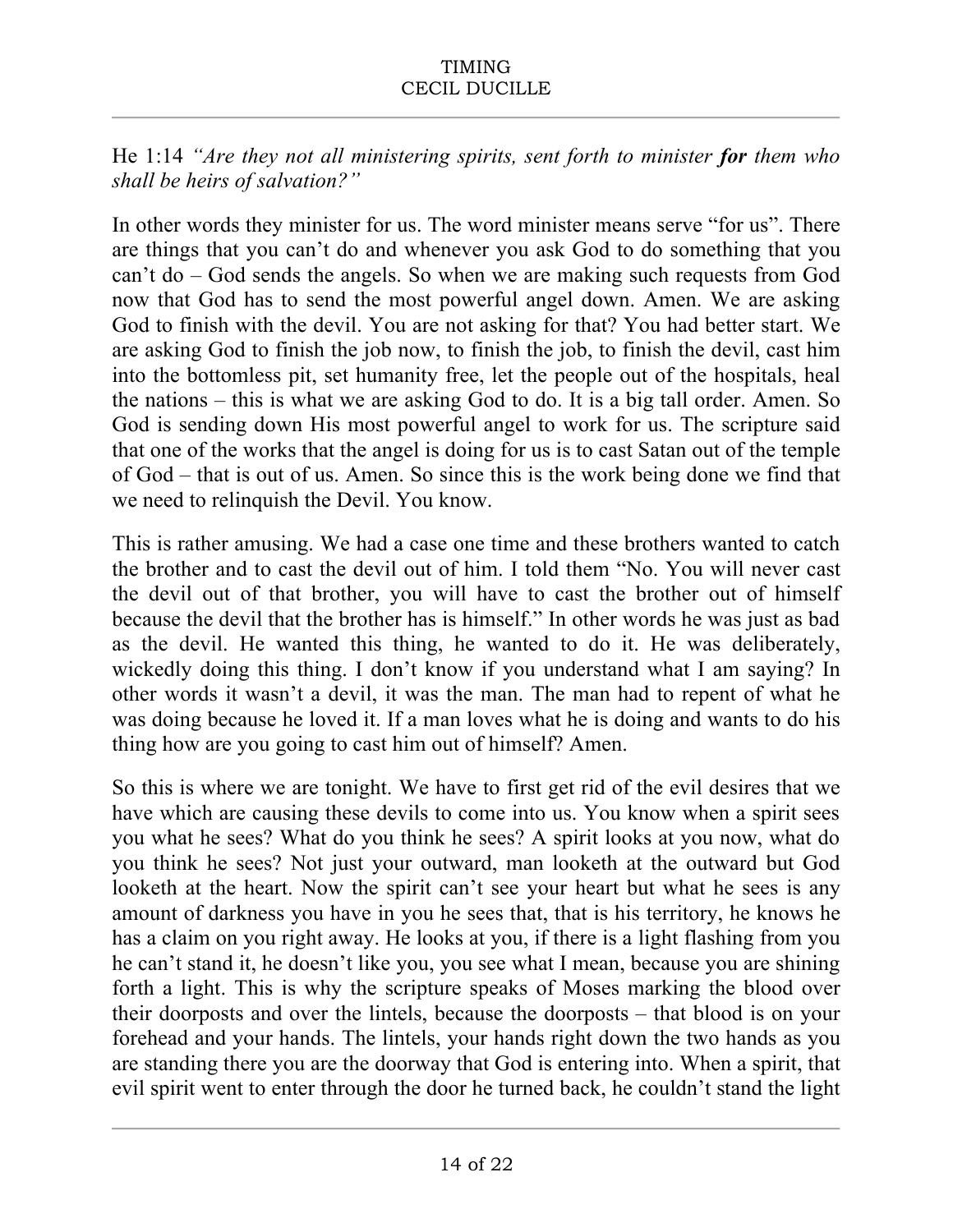because the blood was put there with the faith in Jesus Christ by Moses and the Israelites. So he couldn't stand the blood, he turned back from the blood and God is saying that you are being marked now with that same blood and you will turn back the enemy by the power of the blood. It says, "They overcame him…" Michael the arc angel is giving you the power to overcome him by the word of your testimony and by the blood of the Lamb on your forehead which means your mind.

So as we go deeper into the scriptures you notice we get something from the Lord – we give it to you. We go back over the same scripture over and over and get something more and we give it to you. So the same scripture you are getting more out of the same scripture…

You say, "Cec preaches the same each time he comes through."

**Not true**. Every time I come I get a little more, get a little more, give you a little more. This is growth, this is how we are supposed to grow. So we can see the picture that is developing here before our very eyes.

God is saying, "Now is the time."

Lay yourself before God. This is your greatest endeavor – don't worry about anything else.

Just get this thing before God. "God do you see anything wrong with me? Well just fix it right now. I want my mind to be the mind of Christ right now."

Do you know that you have the mind of Christ sometimes? Every one of us in this room here has the mind of Christ sometime or the other. You want to find out whether you have the mind of Christ you are going to be running into an accident and you do the right thing, just do the right thing and get away from the accident. As I told you the case of me and that man, here is a man coming head on, crashing head on into you. The normal thing to do is to turn to your right. Isn't that normal? Yes. Because if both of you turn to your right and you are even five feet from each other you will miss one another you know. Both of you swing your wheel to the right, both of you miss one another, both vehicles will turn right, one going this way, one going that way and you will miss one another.

But the Spirit told me, "TURN TO YOUR LEFT! The man is going to turn to his left."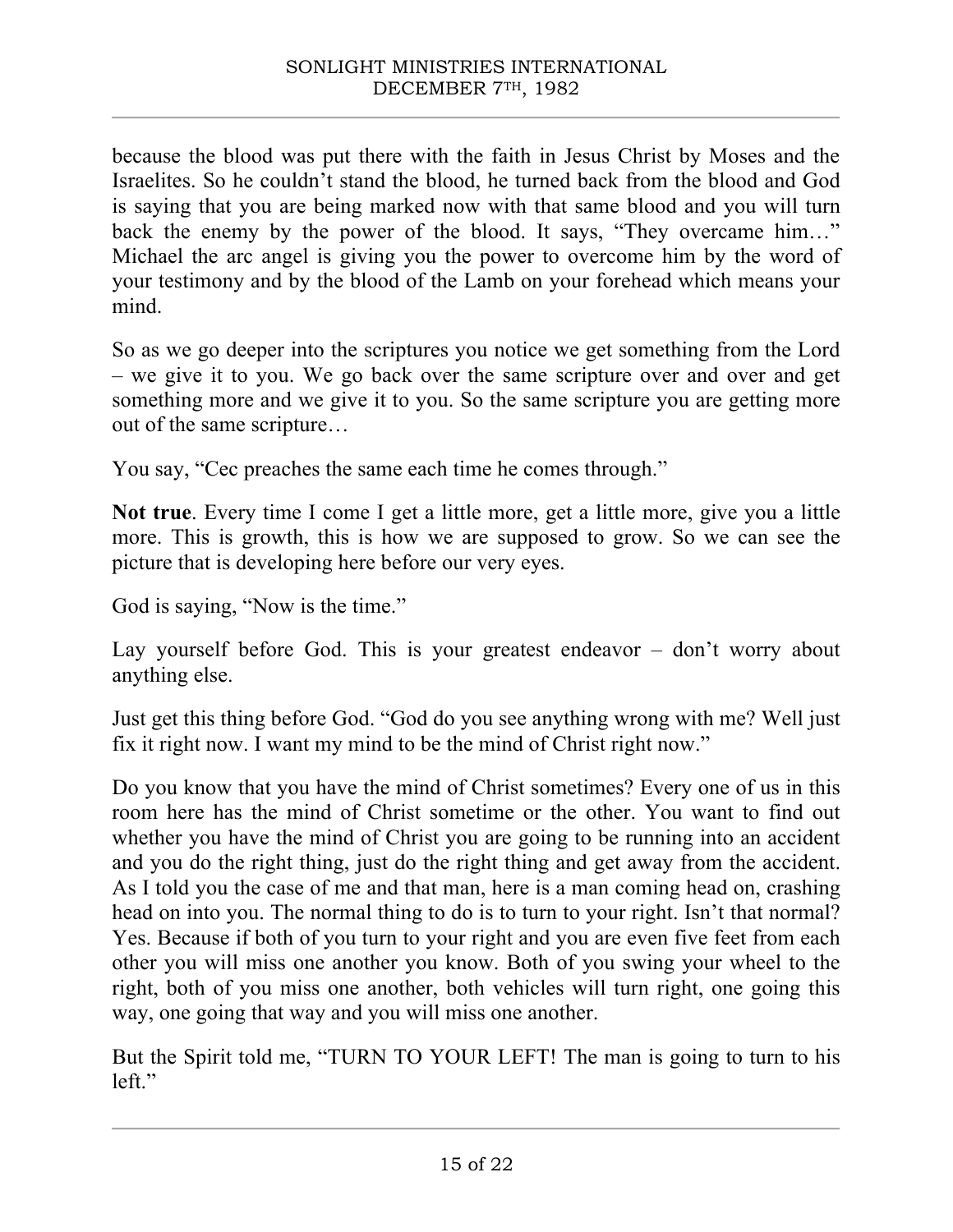Hallelujah. Now you don't have any time to think. It is a flash. One mistake and you crash. Vroom to my left and he passed me to my right side. That was just God. I couldn't tell you why I did it. It is the mind of Christ comes to your aid just like that. The mind of Christ comes to you sometimes because you do do right things. You don't do everything wrong. Every time you make a right move it is the mind of Christ that comes to you.

Well this God is saying, "The mind of Christ is going to come and stay with you one of these bright days."

Oh yes. You are going to get up and just find that you made it, you see. Because God said, "He shall suddenly come to His temple." This it the "two in the field, one taken, the other left." This is why the devil torments you so because he wants you to get so confused, so worried with false doctrines and this and that and the other and what this one is saying and what the other one is doing - so that you miss it.

God is saying to the church, "**FORGET EVERYTHING ELSE. MAKE IT AN ENDEAVOR NIGHT AND DAY ENDEAVOR, GOING TO BED AT NIGHT YOU ASK GOD TO COVER YOU WITH THE MIND OF CHRIST, WITH THE BLOOD OF UNDERSTANDING TO BRING HIS PRESENCE TO YOU SO THAT EVEN IN YOUR SLEEP YOU WILL DISCERN GOD**."

Oh yes. This happens to me, many, many times, a lot of times, you know, you go to your bed and God comes to you in your sleep and gives you the exact wisdom of what to do next day.

I must have told you how I was an accountant and this was not righteousness. The strangest thing God is going to deliver me now because I asked Him to deliver me. Here I go, made up this lady's book, made an error in addition but I put down the right figures. I sent it up and lo and behold the Income Tax people sent it into charge her \$7,000.00 dollars or something like that and it is all my fault, although she earned the money. Now I know that she earned the money and if I correct the figures, correct the addition the figures were still right and she would pay more. But then she hired me to cut down on her Income Tax and to save her from this terrible thing. So I am in a terrible trouble now. I go to God and I pray to God.

"What can I do? I have already presented the figures and these people have caught me. What can I do now?"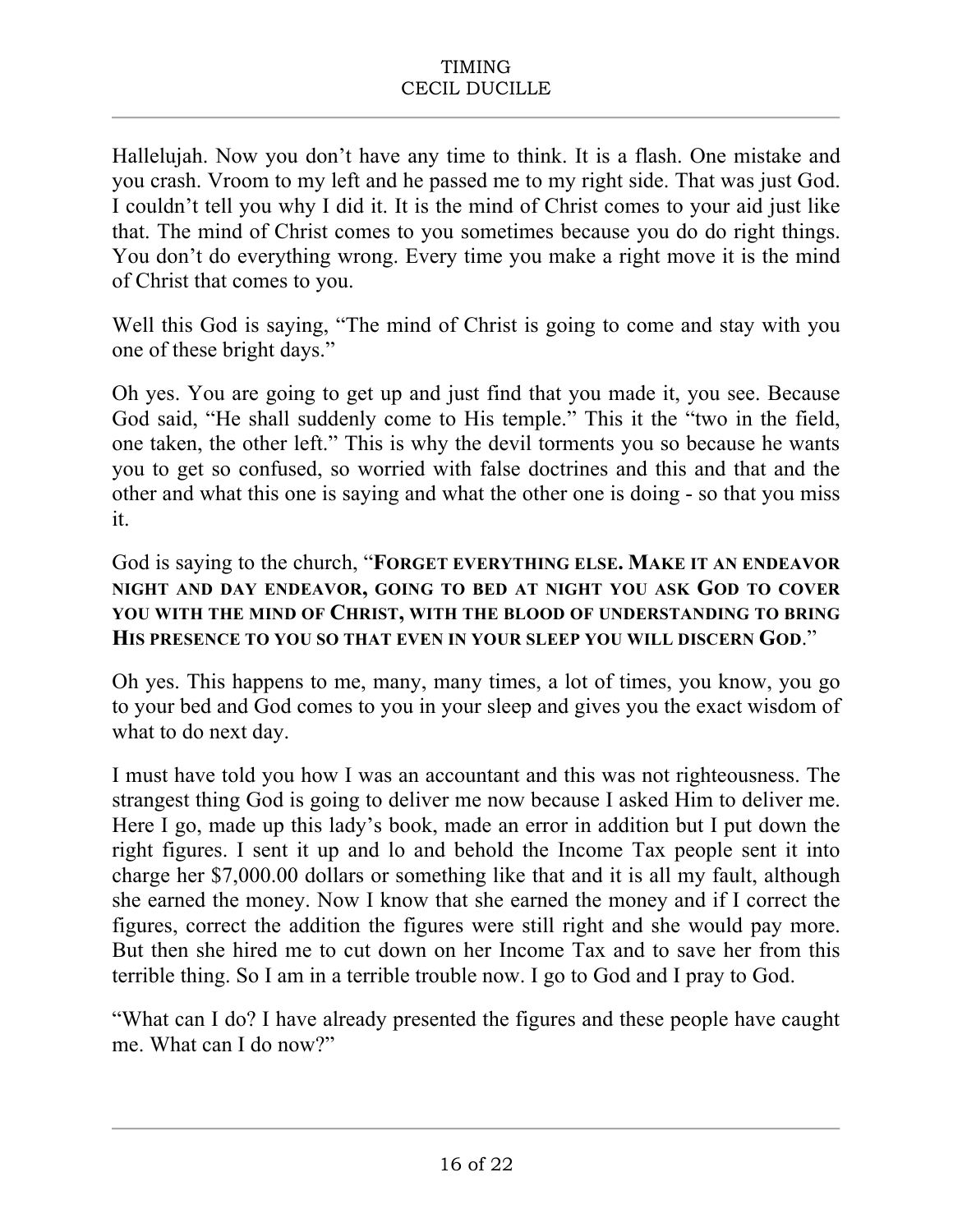God give me a wisdom. God gave me a wisdom. I went next morning and did exactly as the Lord said to me and they reduced the Income Tax. But I tell God I'm not doing any more books for people who don't want to pay. I never did another book. I quit.

So I am saying that God will defend you and bring His mind to you under some circumstances. But God would rather for you to be in a perfect situation where when His mind comes it can stay with you. It stays with you sometimes you know. The mind of Christ will stay with you for a time until you do something to drive it away.

So the emotions of Christ you do feel like Jesus sometimes. Did you know that? When you feel those marvelous feelings to love everybody and you know, after all the poor Baptists down the street, poor Methodists, let us love them and these Catholics they are nice people anyhow - it is God. Amen. It is God moving on you because love is God. So when you have these feelings it is the emotions that is in God that is passing through you and you do have God's will sometimes, God's perfect will. You do have the desires that God has sometimes. I say that if you just continue to keep on praying to God – whenever you find a wrong desire in you that is the time to hit it. The devil will be so afraid of you that he will stop bringing wrong thoughts because he knows that if he brings the wrong thoughts to you you are going to pray and ask God for right thoughts. Do you see what I mean?

Another point is the rejection of self. When a man rejects his own thinking and says, "God my thinking sounds real good to me but I don't want it. I want yours." On the contrary some people they want you to do what they think. I am the great boss here, you must do all that I think. This is the carnal way and no matter how spiritual those people are they are carnal, that is carnality when they want you to do what they want you to do. We must rather choose God.

I am learning something here, I am just going to pass this on to you in a closing word. There are some little things in your life that you don't think that you need to bother God about. Have you ever had that problem? Little things that you don't think you need to bother God about, those are the things that help to train your mind to submit everything to God. Can you see what I am saying? Begin to train yourself to submit everything to God no matter what it is. If you have a problem, a simple problem, rather than thinking it out submit it to God and you will see the thoughts that flow through you, probably entirely different from what you were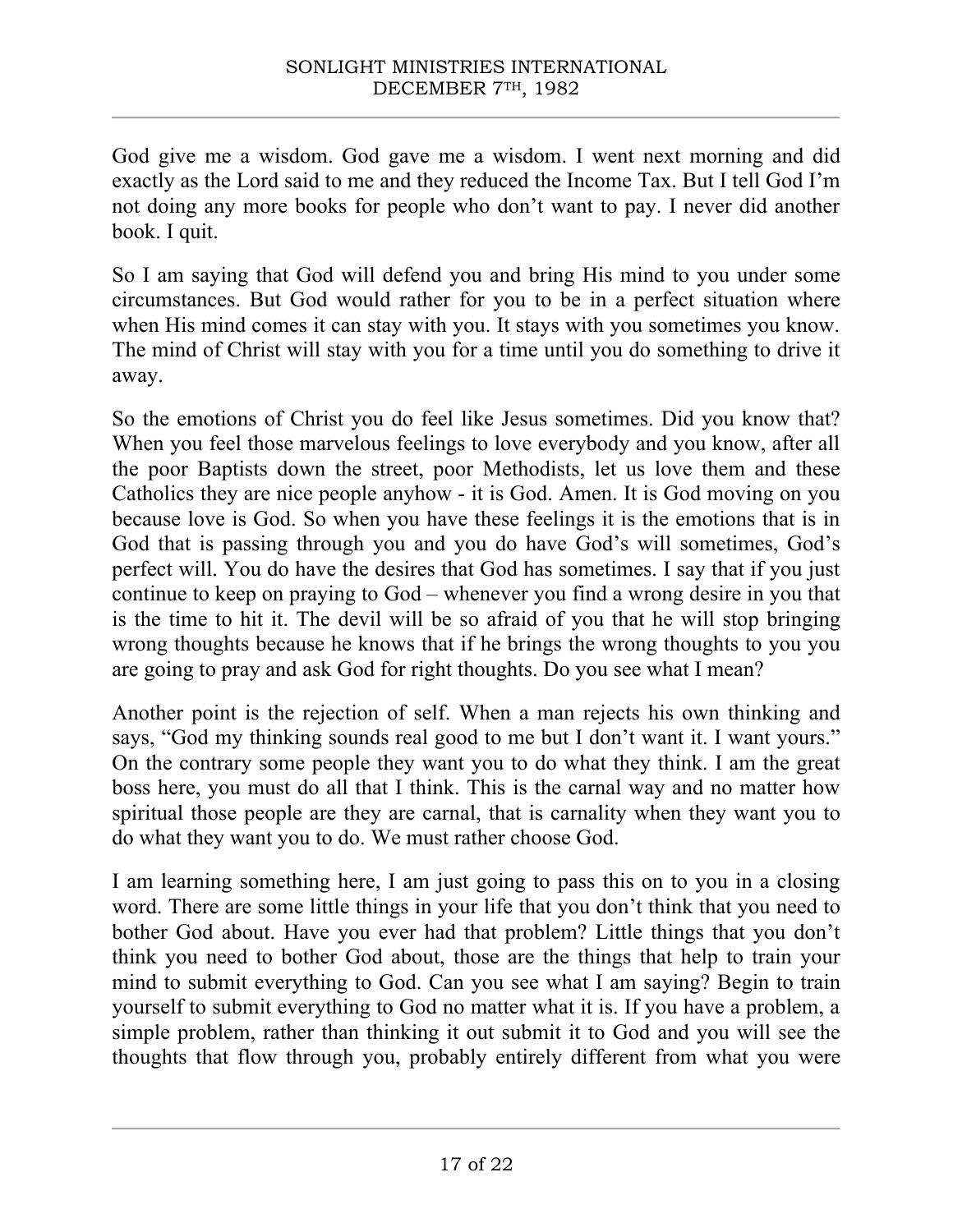going to do or what you were going to think. This is going to train us to submit our ways unto the Lord and how He will direct our paths.

Now I am going to open the service for you to ask me questions, for us to discuss this a little bit before we finally close. So let us have a little discussion and just be free, absolutely free in discussing the way you feel about things. Praise God.

Question: About the mind, a while ago I noticed that my mind was on the rampage just uncontrollable and I couldn't get a hold of it. I couldn't concentrate on anything too well and everything seemed like it was always down, always downhill. Every aspect of my life seemed sort of like that. I took a piece of paper and I started to write down all of these thoughts and there were ten or twelve different things that were things in my life, things I wanted to do, people I knew. I wrote down every time one of these thought got me for about one hour. I looked at the sheet after about one hour and I couldn't believe how many thoughts were there that were helping me. Praise God. He can get control of your mind that you can think clearly.

Brother Cecil: You see, in other words you submitted to the Spirit, the first thing you do is to write it down because it must have been God that give you that wisdom just to write it down. That is the first point that was to break the thing and the yoke. But I tell you the truth, sometimes you kneel down to pray and your mind is gone up the street. You say, "No, what a shame" and you start to pray again and two minutes and it is gone again. That thing will continue and you have to be determined until you get free. Praise God. These are the kinds of things people don't talk you know, but you might as well talk it because everybody is suffering the same thing. There are some that might say, "Oh boy, they are way up there and I'm down here…" It is the same battle right through and through.

I used to be able to go into church and pinpoint the sins that were affecting, the temptations that were affecting the brethren.

They asked me, "How you know?" "How did you know? I was just being bombarded by the devil with this and that…"

I said, "Well, he came to me first."

Hallelujah. It is a common thing. There is a scripture… common to man. Remember now, "Jesus Christ was tempted with all the sins that are common to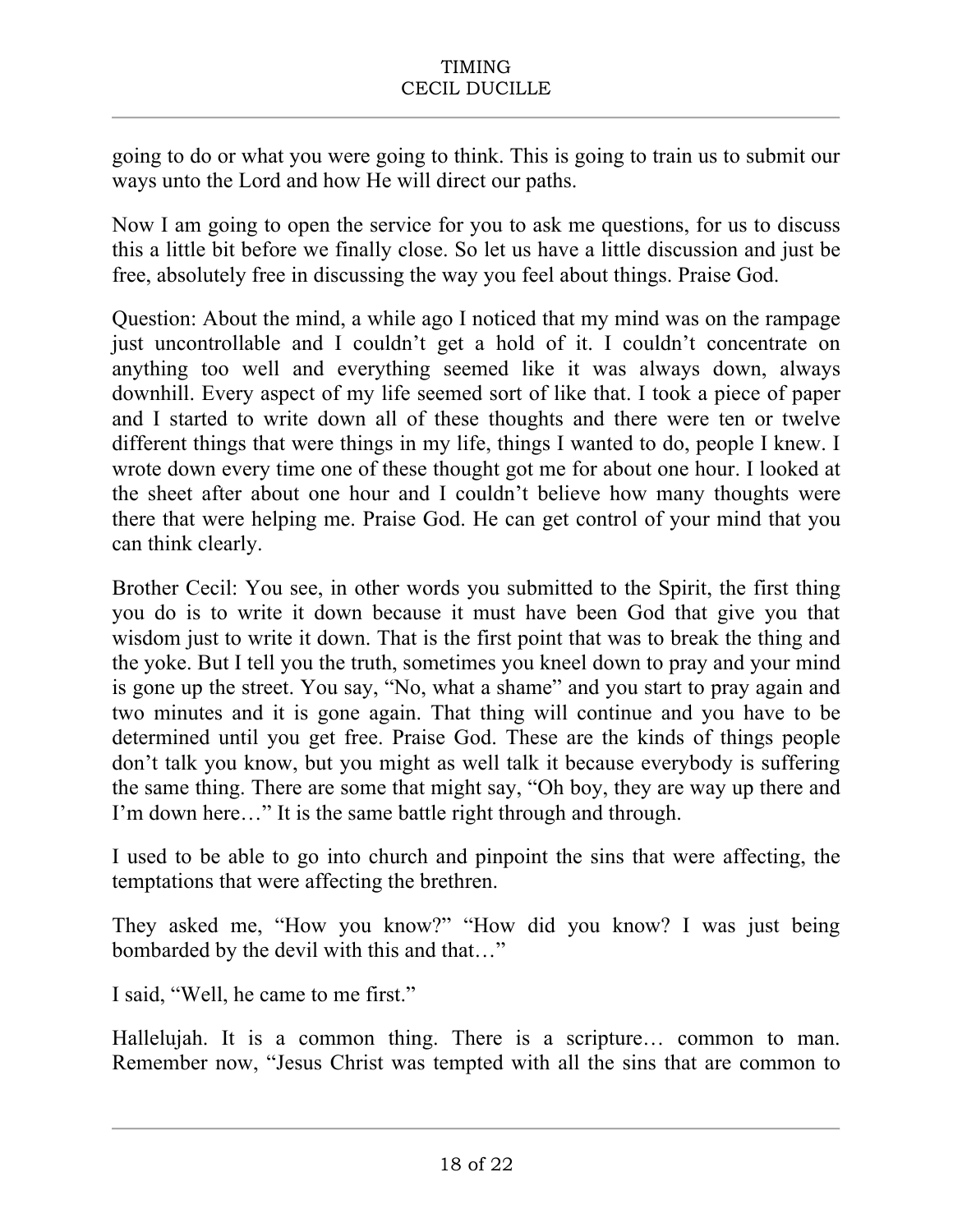man, yet without sin." (He 4:15) Can you imagine that? Everything that bothers you in life Jesus was tempted with, that is what it says. Praise God.

Question: Brother the times when we do move in the Spirit, when we do have the mind of Christ then it stops – is it self that stops it?

Brother Cecil: Yes, self of something else comes across. But if you *keep on keeping on* it will get more regular and more normal, you see. That means to say that the vessel is being cleaned out. Then when Jesus is ready to come you might be just at that level where you are ready for Him to come down and just give you, **ZAP** you with the mind of Christ.

Is it sin that prevents the mind of Christ? Not necessarily outright sin because you can think too much about your home, simple things like that. You can think too much about your car. You can think too much about just any little thing in life. Even your children you can think too much about them. You can spend too much time, instead of putting things to God you worry over it.

Anymore questions?

Question: In the beginning statement where you said He could come at any time…I remember in Thessalonians where it says to be not troubled as that day will not come except there be a falling away… (2Th 2:2-3) What would you say tonight about that? How would you look at that today?

Brother Cecil: All right. We are talking specifically about the coming of Christ within. The man of sin might well be revealed already. In other words we know he is being revealed, it might be somebody you know. Do you see what I mean? And you see it could be many people because many are falling but at least you would probably know one that could be the antichrist and he is revealed to you but you are not sure. Do you see what I mean? All of a sudden you will wake up and say, "Oh my goodness. Look there" and he is right beside me and I didn't know.

The falling away – boy that is here. I mean the translation is wrong really, it is not falling away, the word says apostasy and the apostasy is here. Men turning deliberately turning away from God.

This last trip here we have never seen so many people turning away, deliberately: just tired; they don't want to have anything more with… Not saying they don't want God you know, they just accept a system, like a lot of people are going under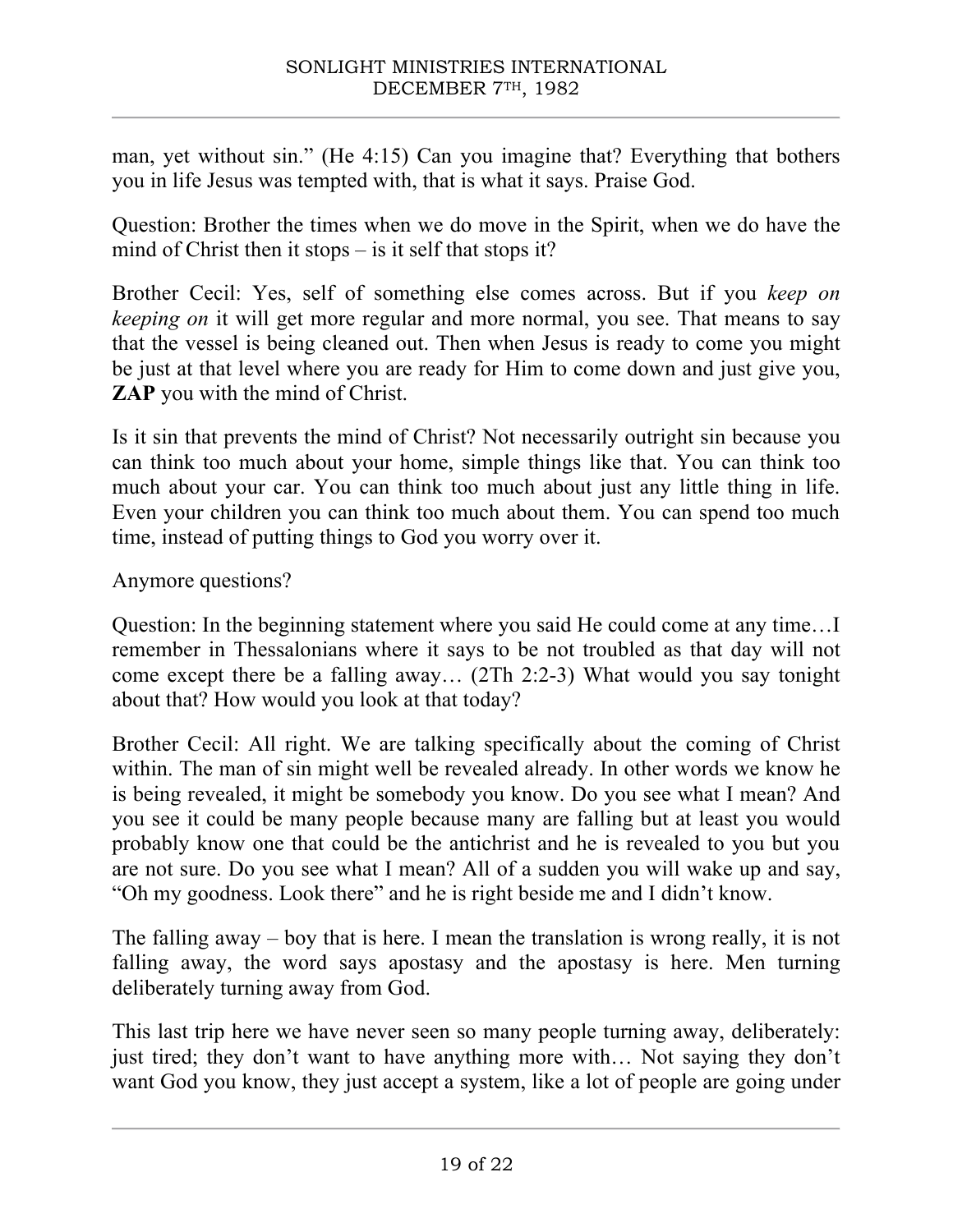the pyramid system. People want somebody to be responsible for them spiritually. So you have a pyramid, you have a guy at the top and he has three men under him and those three men have six men under them and the six men have twelve men under them and the twelve men have twenty-four under them. Each one is responsible to the other, paying his tithes up to the other until he gets to the top. You see! That is what they call the discipleship program with the pyramid. You have the shepherding. You have all manner of things. People are just getting under something. Everybody seems to be hiding under something just to have somebody else responsible for them spiritually.

So it is a deliberate turning away. I don't think the falling away means the nominal church, I think it means the real people of God turning away from truth and righteousness.

Question: …the coming of Christ within and without?

Brother Cecil: Yes, the coming of Christ within and then the coming of Jesus Christ without in the world out there. To be honest with you I don't even think we should concern ourselves right now about the coming of Jesus in the world to reign and to rule because that has to be down there after the battle of Armageddon, the beginning of the Millennium. Do you see what I mean? But we are faced now with such a crisis that we need to think about the coming within and just forget that for the time being, the other coming (in the world).

Praise God.

The temple that He is coming in is the third temple or the great temple, the temple of our body. So in a sense it is the church He is coming to because the people who He is coming to is part of the church but it is only a part of the church that is going to know that Jesus Comes – the rest won't know.

Read for me in Matthew 24:

Mt 24:38 *"For as in the days that were before the flood they were eating and drinking, marrying and giving in marriage, until the day that Noe entered into the ark,"*

39 *"And knew not until the flood came, and took them all away; so shall also the coming of the Son of man be."*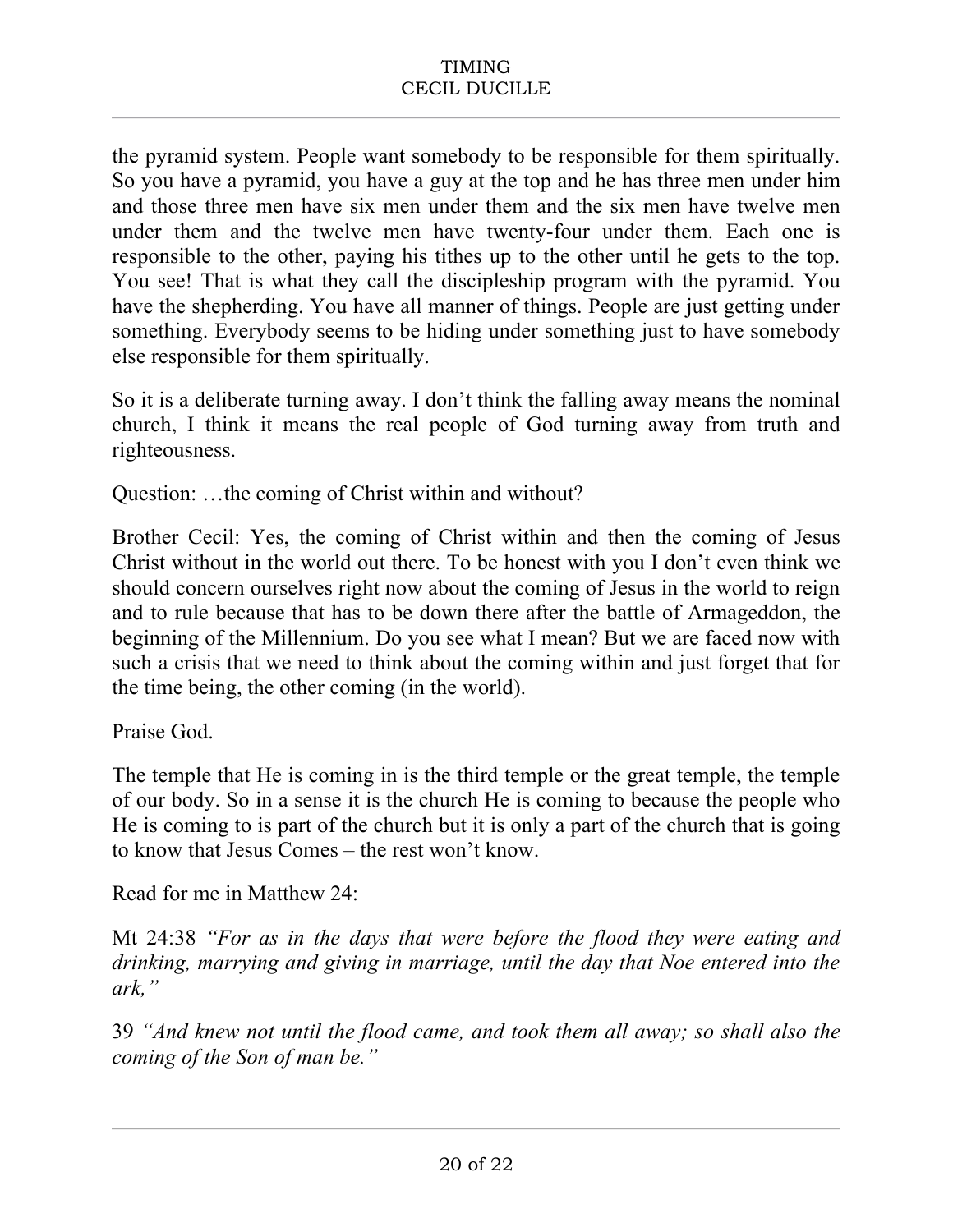So also will the coming of the Son of man be. Read again the next verse.

Mt 24:40 *"Then shall two be in the field; the one shall be taken, and the other left."*

41 *"Two women shall be grinding at the mill; the one shall be taken, and the other left."*

Okay, so one will be destroyed and the other one will be left. Some people say it is taken in the rapture but I'll prove it to you... let's go back in the  $17<sup>th</sup>$  Chapter of Luke, verse 27 it said the same verse. Please read it for me somebody:

Lu 17:27 *"They did eat, they drank, they married wives, they were given in marriage, until the day that Noe entered into the ark, and the flood came, and destroyed them all."*

Oh not *took them all away*. You see the same verse but Luke said *destroyed***,** Matthew said *took***.** So you must know that the word *took* in Matthew means they were *took*. Like in your American language you say, "He was *took*…" That means that he got a hard time, you see. So that *took* is not a good *took*, it is a bad one. It is not a rapture *took*, it is not a blessing *took*, it is a destruction *took*. We see then that it is going to be so secret that some people won't know what has happened.

Now the question is: When is it going to happen? If you look at Matthew 25 again, I am just running through you know because you all know what I am saying already. I am only going to stop where we come to something new.

Mt 25:6 *"And at midnight there was a cry made, Behold, the bridegroom cometh; go ye out to meet him."*

But when was the cry made? At midnight. The worst part about all that I'm saying is that some of the people who are looking for Jesus are going to miss Him. Jesus will come and three-quarters of the church don't know that Jesus has come. Worse than that, they are not looking for Jesus to come in the way that Jesus really is coming because Jesus is coming within us little by little by little and if we don't look about the little things that matter now we are going to be losers. This is the reason why I am pressing because you know what I am saying already, but it seems to me that God is saying to me, "Say it again!" and "Say it again!" because here are right now, there are brothers cheating one another, there are Christians going around and just living anyhow.